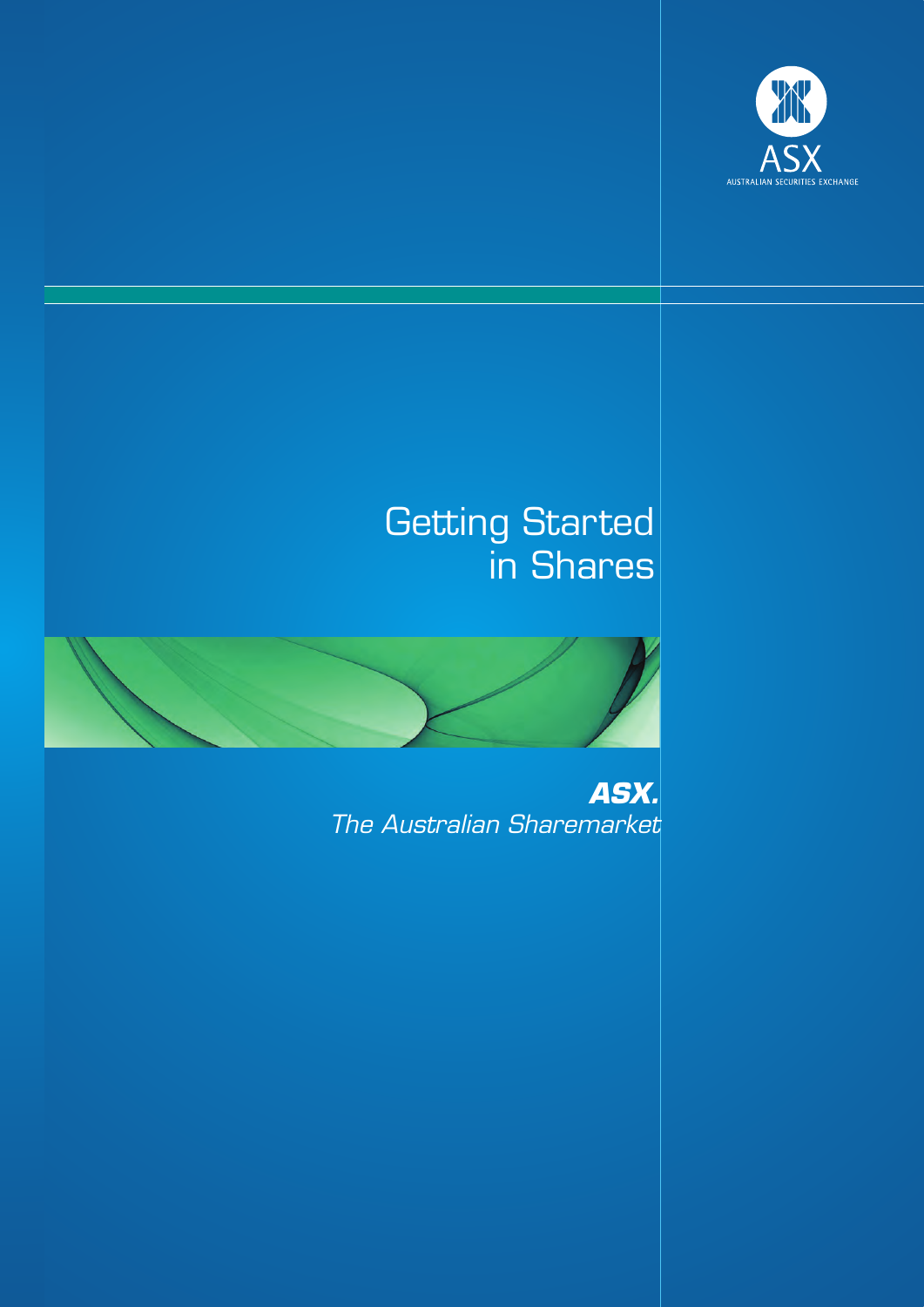#### Disclaimer of Liability

Information provided is for educational purposes and does not constitute financial product advice. You should obtain independent advice from an Australian financial services licensee before making any financial decisions. Although ASX Limited ABN 98 008 624 691 and its related bodies corporate ("ASX") has made every effort to ensure the accuracy of the information as at the date of publication, ASX does not give any warranty or representation as to the accuracy, reliability or completeness of the information. To the extent permitted by law, ASX and its employees, officers and contractors shall not be liable for any loss or damage arising in any way (including by way of negligence) from or in connection with any information provided or omitted or from any one acting or refraining to act in reliance on this information.

© Copyright 2011 ASX Limited ABN 98 008 624 691. All rights reserved 2011.

No part of this Booklet may be copied, reproduced, published, stored in a retrieval system or transmitted in any form or by any means in whole or in part without the prior written permission of the ASX Group.

Reprinted March 2001. Revised June 2001. Revised November 2001. Rewritten March 2004. Rewritten January 2006. Revised March 2007. Revised September 2008. Revised May 2010. Revised November 2011.

All Ordinaries®, All Ords®, ASX®, ASX100®\*, ASX200™\*, CHESS®, and ASX Trade® are trade marks of ASX Operations Pty Limited, a member of the ASX Group. For those trade marks indicated with an asterisk, ASXO has entered into an arrangement with Standard & Poor's (S&P™). Those trade marks must be prefaced by the mark S&P when used to describe indices. S&P® is a trade mark of Standard & Poor's, a division of The McGraw-Hill Companies, Inc.

Exchange Centre, 20 Bridge Street, Sydney NSW 2000 Telephone: 131 279 www.asx.com.au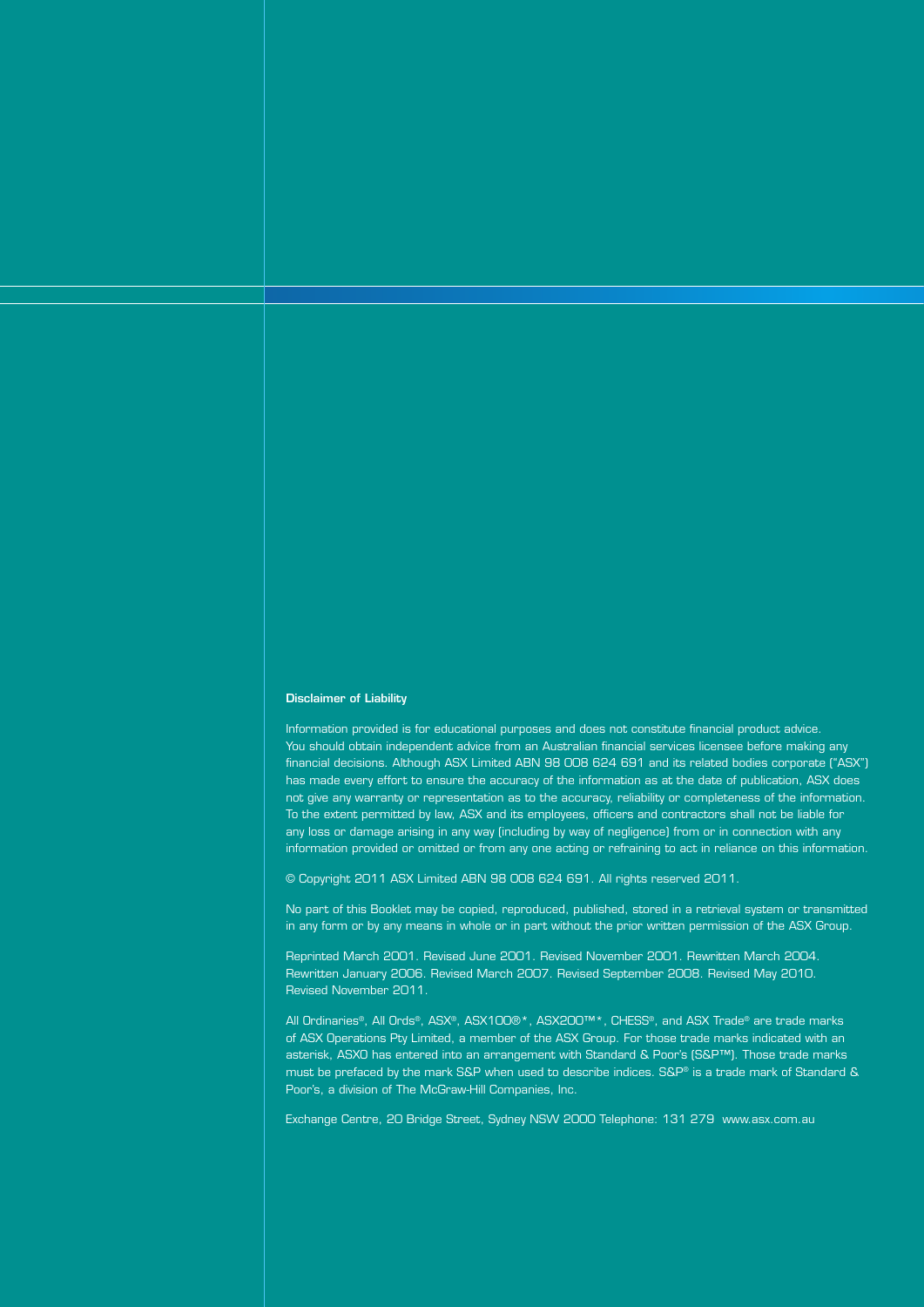## Contents

| Wealth begins with better knowledge                | 2  |
|----------------------------------------------------|----|
| Forewords by Paul Clitheroe and Elmer Funke Kupper |    |
| What you need to know before you start             | 4  |
| What are shares?                                   |    |
| Why do investors buy shares?                       |    |
| Risk and reward in perspective                     |    |
| First-time share investors                         |    |
| What are the tax implications?                     |    |
| Are you ready to invest?                           | 9  |
| When should I start?                               |    |
| How to decide what to buy                          |    |
| When to sell                                       |    |
| Why you need a stockbroker                         |    |
| Do you need advice or want to go it alone?         |    |
| The mechanics of buying and selling shares         | 12 |
| Availability of shares                             |    |
| Existing shares traded on ASX                      |    |
| Buying and selling shares                          |    |
| What are the costs?                                |    |
| Now you own shares - what next?                    | 15 |
| The business of being a shareholder                |    |
| Why do share prices go up and down?                |    |
| How do I tell if my shares are doing well?         |    |
| Leverage                                           |    |
| <b>ASX Investor Education</b>                      |    |
| Refining your investor skills                      |    |
| <b>Australian Securities Exchange (ASX)</b>        | 21 |
| ASX - who we are                                   |    |
| Market confidence                                  |    |
| Investor protection                                |    |
| Education/research resources on asx.com.au         | 22 |
| Online courses                                     |    |
| <b>ASX Sharemarket Game</b>                        |    |
| Company research                                   |    |
| Charting                                           |    |
|                                                    |    |

## Glossary 26 and 26 and 26 and 26 and 26 and 26 and 26 and 26 and 26 and 26 and 26 and 26 and 26 and 26 and 26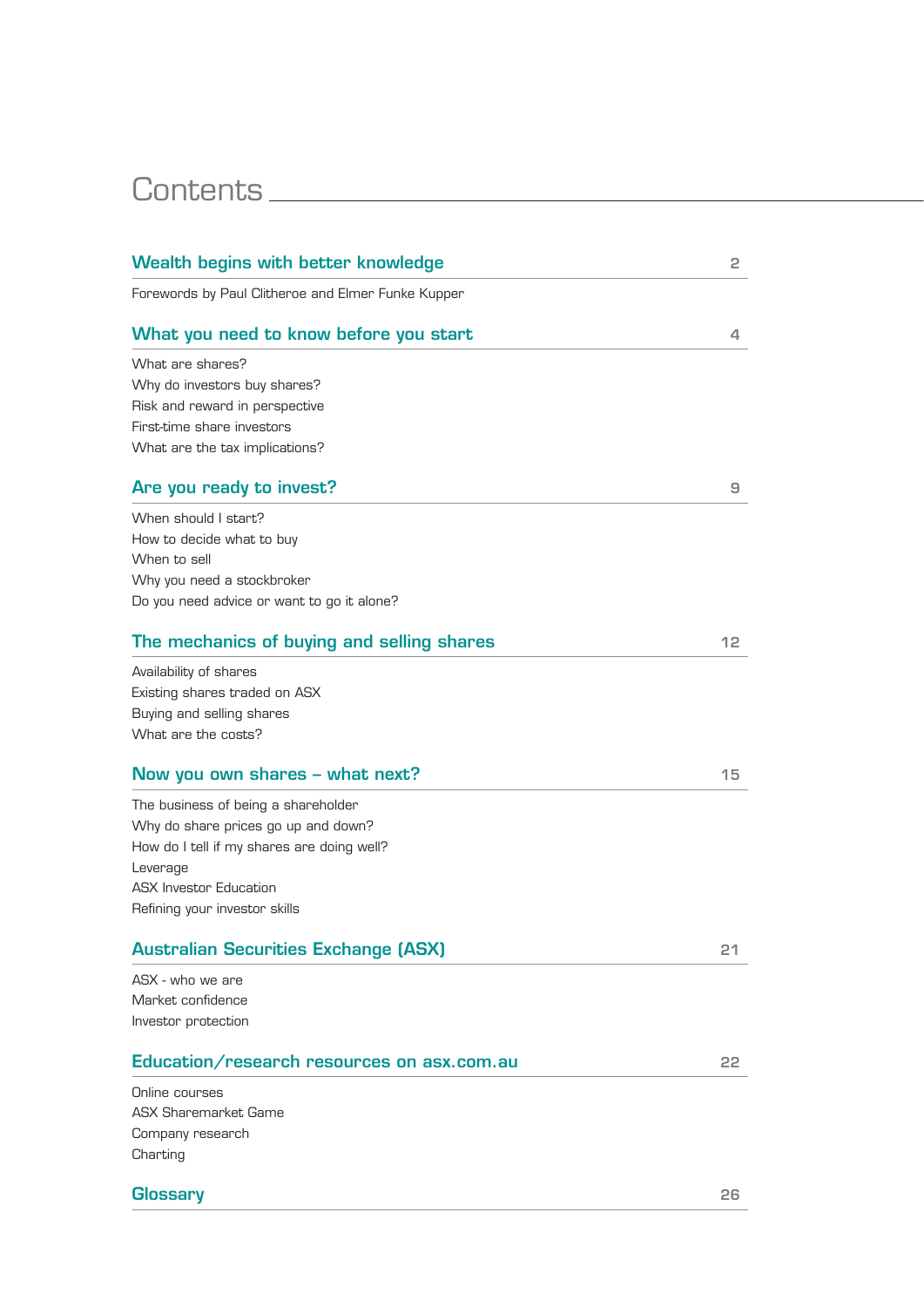## Wealth begins with better knowledge  $\_\_$

The transformation in the Australian sharemarket over recent decades has been truly amazing. Over 40% of all adult Australians own shares.

Why do they do it? Partly because the sharemarket provides one of the best opportunities to achieve your long-term goals. It's easy, you do not need a lot of money to get started, and shares give you flexibility and control.

People often ask me the key to wealth and the answer is quite simple, no, it's not Lotto. Knowledge is the solution. Shares are an important part of any investment strategy and I think you will find that this booklet will help you to learn about the sharemarket and become a successful share investor.



poe

Paul Clitheroe Chairman, Australian Government Financial Literacy Board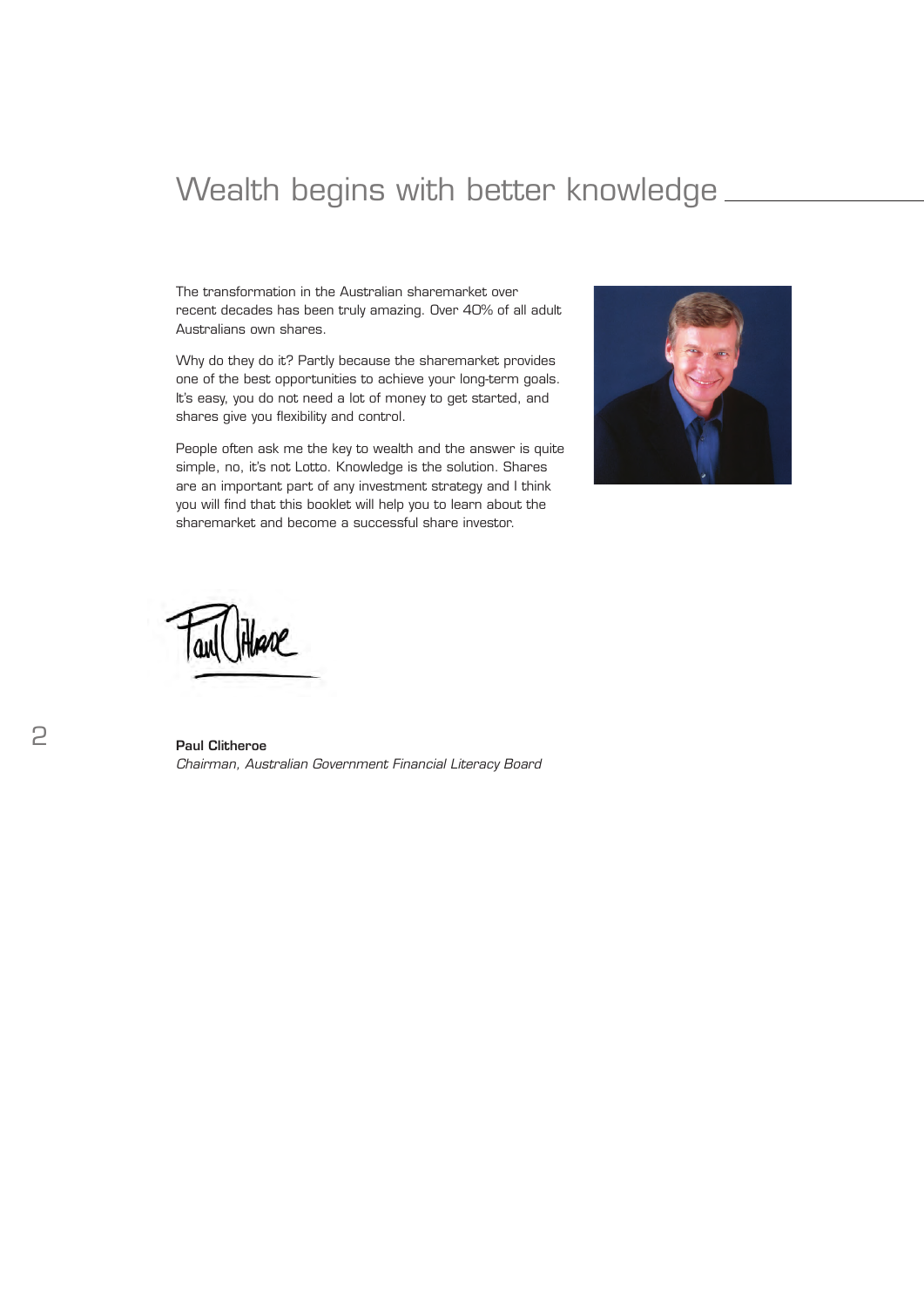## Message from ASX

Everything worth pursuing has a starting point. Understanding the fundamentals of investing in the sharemarket is no exception.

As its title suggests, the Australian Securities Exchange (ASX) has produced this booklet for those who want to get started in shares.

Investing in shares offers many opportunities for wealth creation but it also involves risks. This booklet, in plain language, helps you navigate between the two, providing the fundamental information you need to start investing with confidence.

ASX offers a range of educational resources to help build your investing confidence. Many are available via the ASX website – www.asx.com.au – including online courses, podcasts, sharemarket games, watchlists, company announcements and market statistics. And all are available for free.

Share ownership studies continue to find that Australia ranks among the leading share-owning nations in the world on a per capita basis, with around 43% of adults owning shares<sup>1</sup>. Like you, many Australians see shares as an important part of their investment portfolios.

ASX believes education is one of the best forms of investor protection.

We wish you a rewarding and enjoyable time as an informed and confident investor.

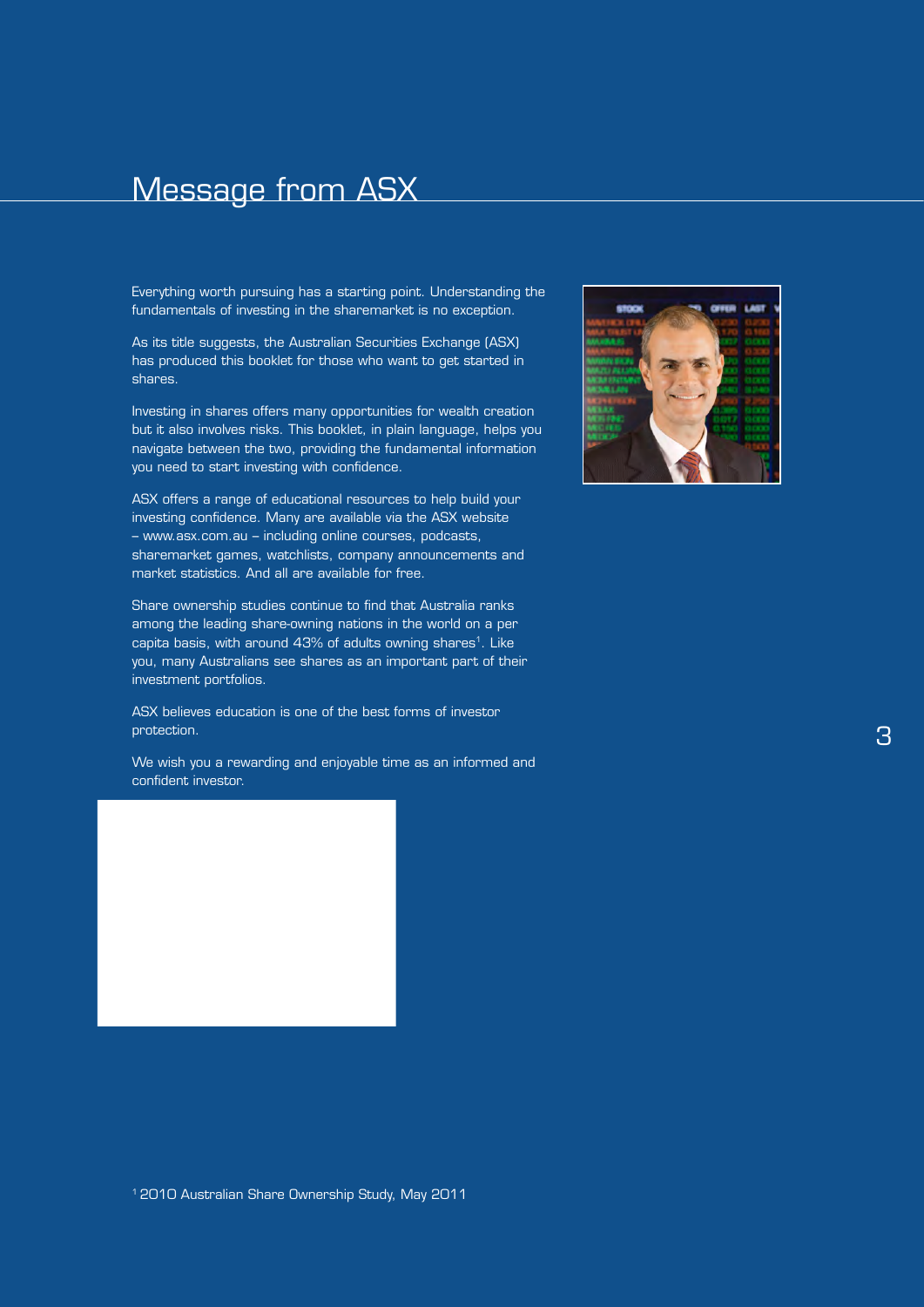## What you need to know before you start

### What are shares?

A share is simply part ownership of a business.

A company can raise money to finance its business by 'going public.' Going public means being listed on a stock exchange and issuing shares to investors. By paying for the shares, each investor buys part ownership of the company's business and becomes a shareholder in the company.

The money that a company raises in this way is called equity capital. Unlike debt capital which is borrowed money, equity capital does not need to be repaid as it represents continuous ownership of the company. In return for investing in the company, shareholders can receive dividends and other benefits.

Shares that have been issued to investors by a listed company can be sold to other investors on the sharemarket. In this way, shareholders can realise capital gains if the share price has risen – in other words, make a profit by selling their shares for more than they paid for them.

The Australian Securities Exchange (ASX) operates a sharemarket in Australia, providing a transparent and regulated environment where companies and investors can come together.

## Why do investors buy shares? Diversification

One of the most famous sayings about successful investing is 'don't put all your eggs in one basket'. Markets in shares and property move in cycles. Some investors fall into the trap of putting all their money into one asset class – usually at its peak, and then watch as another asset class takes off without them. It is better to diversify, spreading your risk, and enjoy the upturns in markets because you are already in them, rather than trying to 'time the market'.

There's more on risk at the end of this section.

### Shares for capital growth

Inflation represents the general rise in the cost of living. The Reserve Bank of Australia aims to keep inflation within a range of 2-3%. So if your investments do not have any capital growth, your money will buy less in the future than it does now.

People invest in shares because they offer the possibility that their price will rise. Owning a share with a rising value allows you to grow your investment. In addition to rising share prices, dividends and dividend re-investment plans can multiply the capital growth effect of a share investment.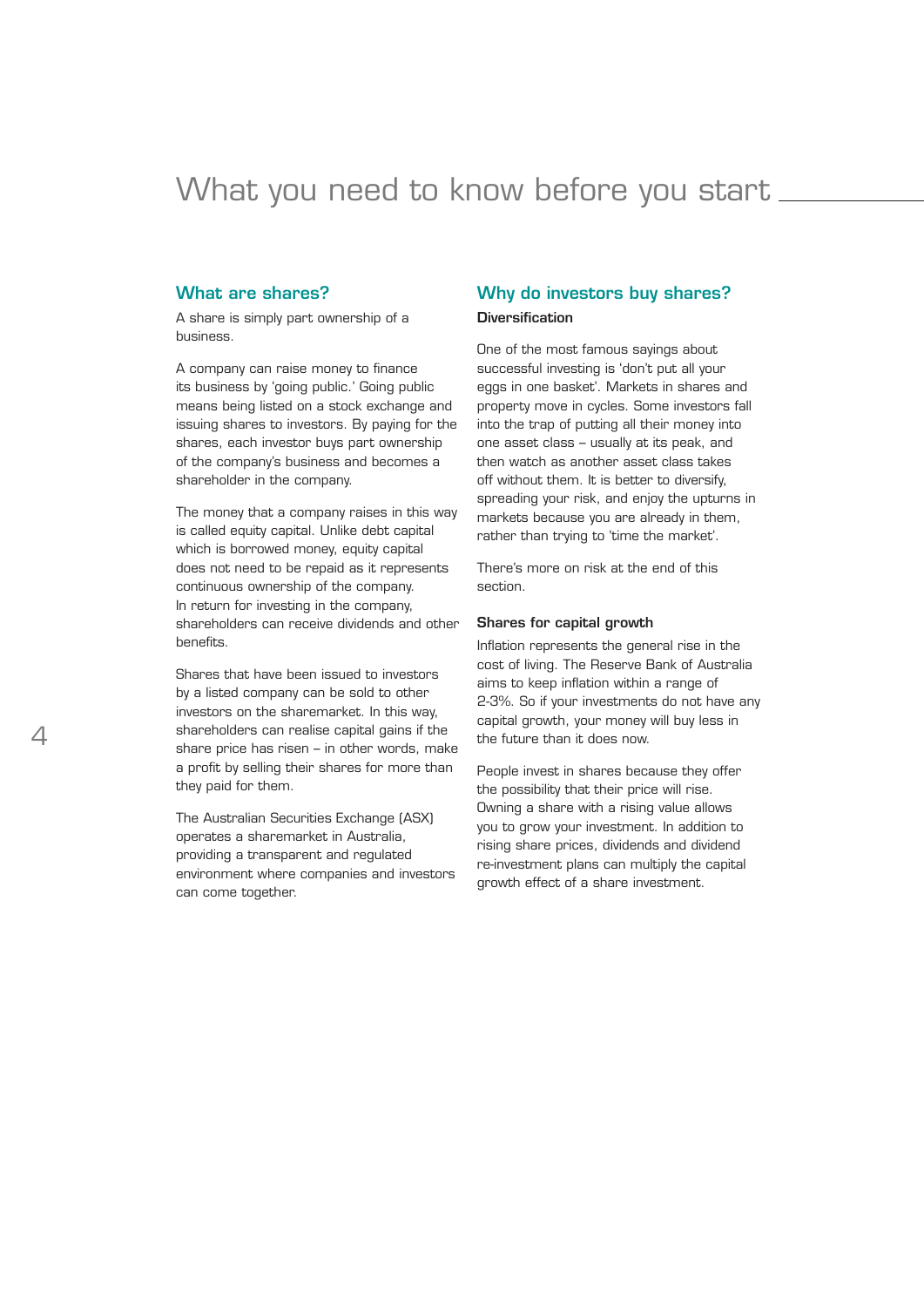### Case study

### MICHAEL AND JANE (both early-50s)

 In addition to a couple of investment properties, Michael and Jane have a sizeable share portfolio because of the flexibility it provides. While their properties give them predictable 'fixed address' exposure to a couple of nice suburbs, the shares let them take advantage of yearon-year changes in the economy – rising oil and gas prices one year and a building boom the

next. They like the ability to diversify their holdings – they typically have shares in 6-10 companies at any one time – and, as Michael says, 'slice it and dice it to suit ourselves'. For example, last year they sold a parcel of shares and used the profits to renovate one of their properties and, as they each wind down their working life, they intend to buy shares that pay higher dividends to supplement their income.



### Shares for dividend income

A dividend is the distribution of a company's net profit to shareholders. Paying a dividend is one way to reward shareholders. Dividend yields vary greatly from company to company. Companies trying to grow their business might provide a low dividend yield (perhaps 2-4%) while other, more established companies might provide a higher dividend yield (potentially between 6-8%).

Some companies offer dividend re-investment plans. This allows investors to use dividends to purchase additional shares. This process lets you reinvest earnings into new shares.

For Australian investors, dividends are often worth more than the cash payment you receive. This is because a company can also distribute franking credits for any company tax it has paid. Franked dividends carry imputation credits, which entitle shareholders to a tax offset or a reduction in the amount of tax to be paid. If your marginal rate of tax is lower than the company tax rate, the excess franking rebate can be used to reduce the tax payable

on other sources of income. This process is explained in further detail on page 7 & 8. If you would like to see what dividends a company has paid in the past, please visit www.asx.com.au

### Tax benefits

Shares enjoy very good taxation benefits in comparison to most other investments. Turn to page 7 & 8 to find out more about tax.

#### Financial control

Flexibility and liquidity are key advantages of shares. It is easy and relatively cheap to buy and sell small amounts of shares to free up some cash, rebalance your portfolio or simply lock-in a profit.

Many people appreciate how easy it is to invest in shares. There's no conveyancing cost, stamp duty or ongoing expenses. You can do everything over the internet if you wish, and brokerage fees are much lower than typical real estate agent fees. A good approach is to start small, buying shares in companies you know, and take the time to learn as you go.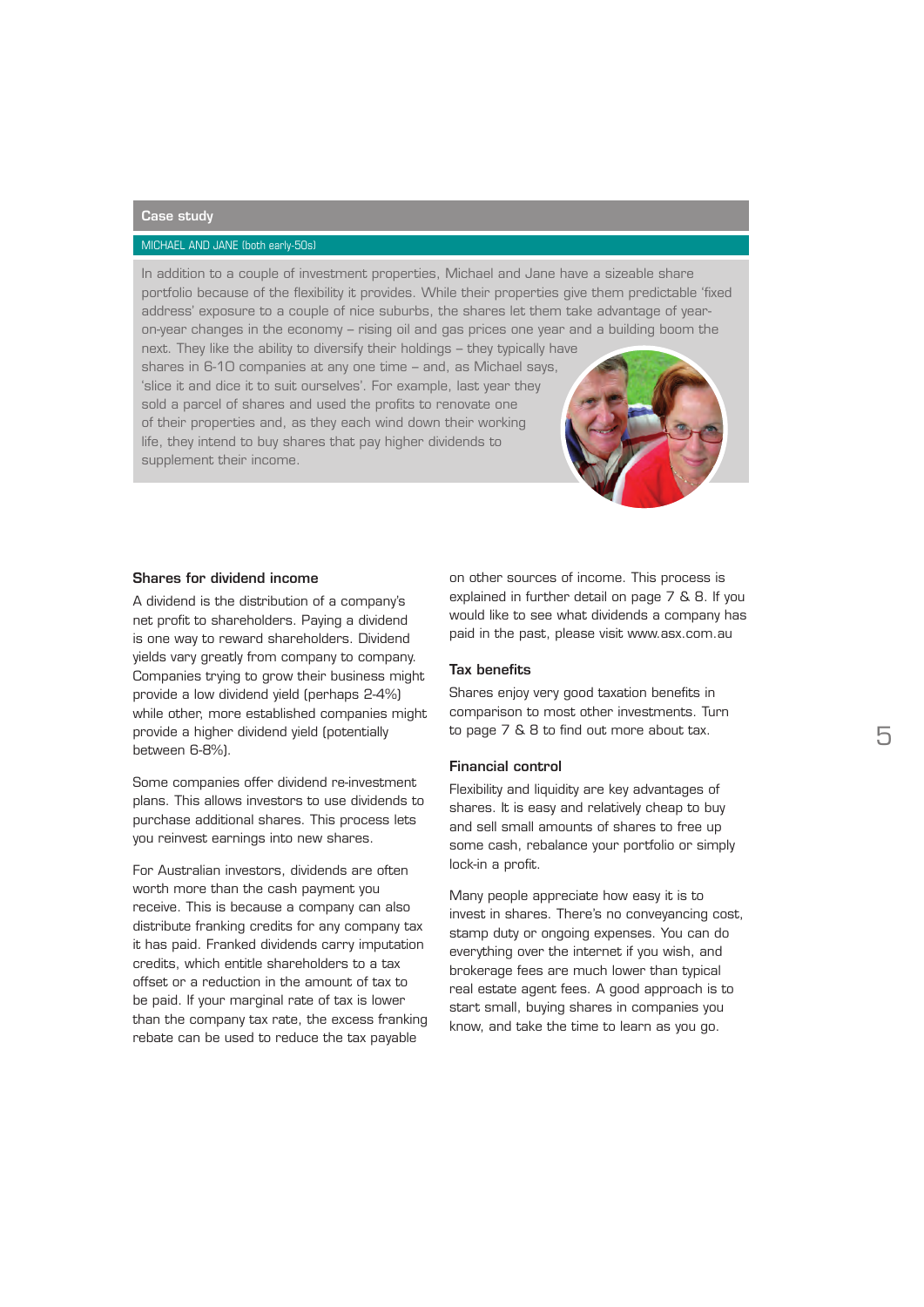### Risk and reward in perspective

The risk-reward trade-off is a common concept in investment. You need to be aware that if you expect a return on your investment you need to bear a degree of risk. The higher the potential return, the higher the risk to your funds. Share prices of any company, even a blue chip, are always subject to change. If you'd like to find out more about why share prices move, visit the ASX website and participate in a free online class.

Having a number of different shares in your portfolio works towards reducing the risk inherent in share investing. Not all parts of the economy perform at the same levels at the same time. Exposure to a range of different parts of the economy enables you to tap into different sectors of the economy as they grow.

The range of industry groups and some wellknown companies in those groups is detailed on page 10.

### First-time share investors

You might already own some shares, but are you a share investor? If you want to make shares an effective part of your investment portfolio you need to answer a few key questions:

- What are my goals?
- How much money should I invest?
- How should I invest?
- What are the tax implications?

### What are my goals?

It's not just a matter of your age and stage in life, although that is important. Financial freedom means something different to everyone: being able to retire earlier, setting up your own business, helping the kids pay their mortgage, writing that novel, travelling to a different part of the world every year. Take a moment to write down your goals.

Next, think about how much money you will need to realise them. Then consider how hard your investment capital will have to work in order to earn that money for you.

### How much money should I invest?

You can invest small amounts in shares quite effectively because the cost of doing so is low compared to many other investments. However, that does not mean you should just buy some shares whenever you spot an opportunity or have a bit of spare cash. You should first think about your goals and level of risk you are prepared to take. Then you can allocate the appropriate amount of money to shares as one part of your investment portfolio.

As a rough rule of thumb, many brokers suggest that you should start your share investing with at least \$2,000.

### How should I invest?

Once you decide how much you want to invest in shares, there are a number of ways you can go about it.

### Case study

#### MELISSA (aged 29)

Melissa used the \$3,000 her mum gave her when she finished her degree to buy shares in the Commonwealth Bank. Seven years later she can't even remember what she paid for the shares (it was her mum's idea). Melissa wants to buy a small unit and was feeling quite depressed about ever getting the deposit together until her mum mentioned the CBA shares. Much to her delight, the shares are now worth about \$5,047\*. Suddenly a place of her own doesn't

seem such an impossible dream.

\* Approximately 103 shares bought at \$29 for a total cost of \$3,000, CBA shares valued at approximately \$49 in October 2011, share parcel worth approximately \$5,047.

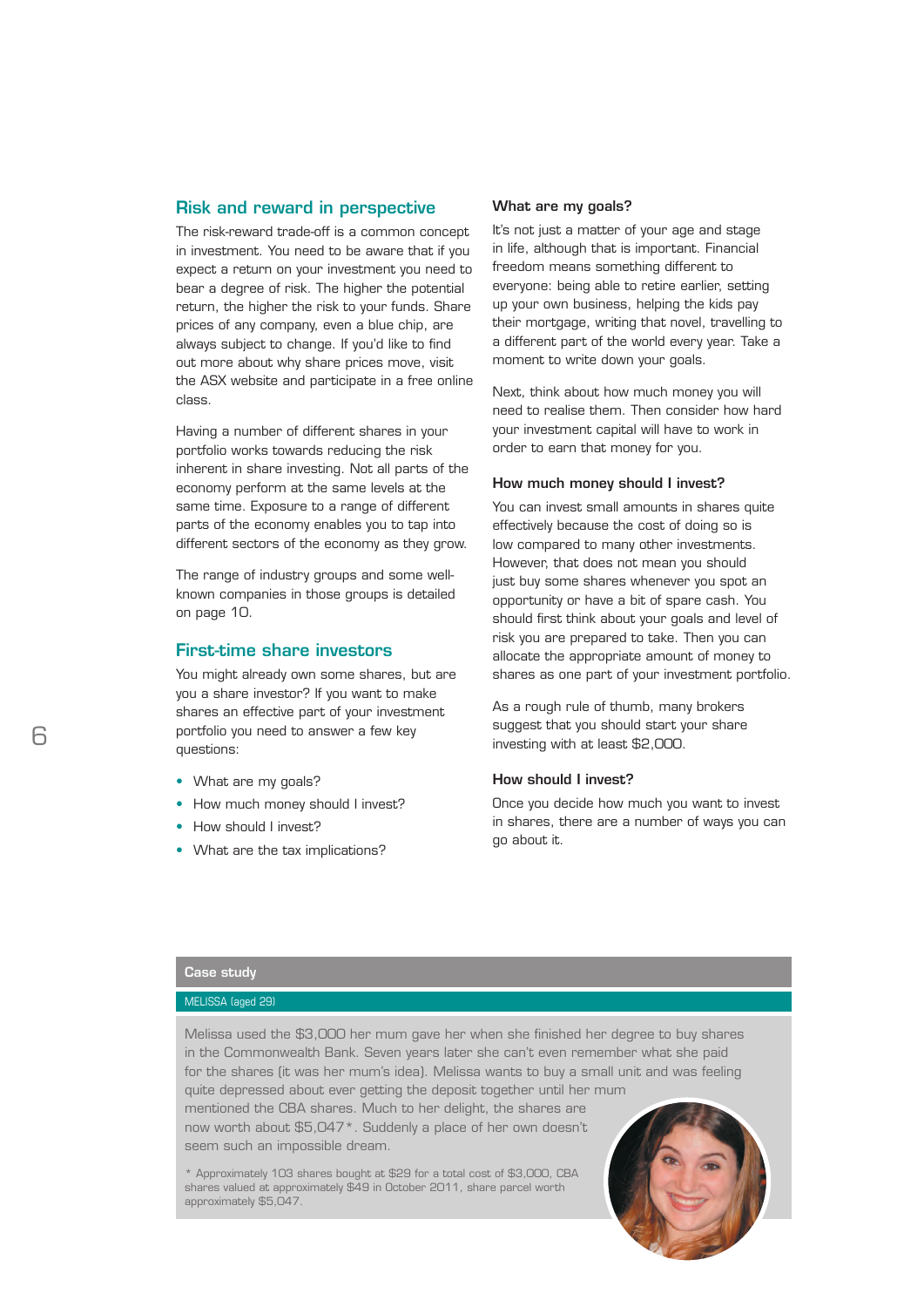When you invest in your own name in shares of individual listed companies, this is typically referred to as 'direct investing'. Direct investing gives you more choice and control than indirect investing. Also, your overall costs are often lower because you are not paying anyone to manage your investments.

Indirect investment commonly takes the form of cash management trusts, property trusts, and managed share investment funds. In the case of a managed share fund, a fund manager follows the market, buying and selling shares in an effort to get consistent returns for investors. Managed funds are offered to investors through a prospectus and with an unlisted managed fund, the manager sets the price of the units available.

Listed managed funds hold and manage a portfolio of assets on behalf of their investors, with buy and sell decisions being made by investment professionals.

Their popularity can be attributed to their simplicity – one investment can provide access to a professionally managed portfolio of assets. Listed managed funds are purchased through ASX in the same manner as ordinary shares and are an increasingly popular tool for investors seeking to accumulate or preserve wealth. They can also be effective income producing investments.

### Exchange Traded Funds

Another way investors can obtain exposure to the broad market or particular market sectors, without directly buying shares in individual companies, is to consider buying exchange traded funds (ETFs). These funds are

also bought and sold on ASX just like shares. ETFs seeks to track the underlying index by investing in a basket of securities reflecting that index. They will also provide distributions paid by securities included in the fund. ETFs are considered to have a number of advantages including low management fees compared to other funds.

## What are the tax implications?

All investors want to optimise their aftertax returns. For this reason you should have at least a basic understanding of the tax treatment of different types of share investments.

As resident individual taxpayers, investors are liable for income tax on any income they receive from their investments in the form of dividends. Investors are also liable for Capital Gains Tax (CGT) on any net capital gains realised by selling their investments. Please note the following treatment relates to a resident taxpayer (who are not deemed to be trading on revenue account) and a non resident may be subject to different tax rules. There are also other tax rules which may affect the outcome therefore you should seek your own tax advice.

### Income tax and dividend imputation:

As mentioned earlier, dividends from shares are often paid with franking credits attached in order to pass on the value of any tax that the company has already paid on its profits. Thus shareholders receive an 'imputed' credit with their dividends. Dividends can be fully franked to the extent of the company tax rate (currently 30%), partially franked or unfranked.

### INCOME TAX PAYABLE ON A FULLY FRANKED DIVIDEND FOR AN INVESTOR PAYING 45% TAX\*

| Cash dividend [A]                    | \$560 |
|--------------------------------------|-------|
| Franking credit (non-cash)           | \$240 |
| Total assessable income              | \$800 |
| Tax at 45% (\$800 x 45%)             | \$360 |
| Less franking credit offset          | \$240 |
| Net tax payable [B]                  | \$120 |
| After-tax return $[A - B]$           | \$440 |
| Cash dividend yield (\$560/\$10,000) | 5.60% |
| Grossed-up yield (\$800/\$10,000)    | 8.00% |
| After-tax yield (\$440/\$10,000)     | 4.4%  |

\* Ignoring Medicare levy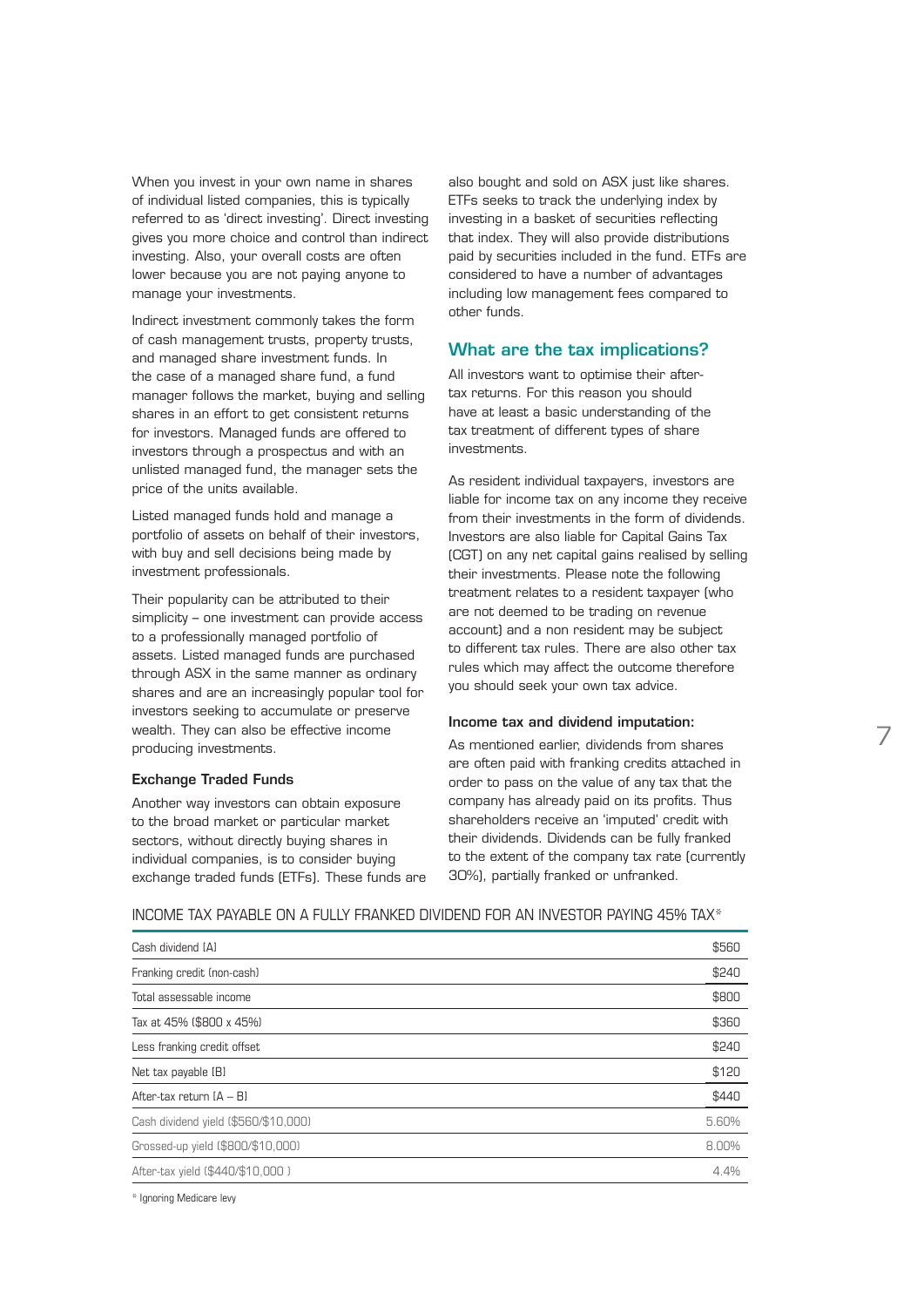| CGT LIABILITY ON A DISCOUNTED CAPITAL GAIN FOR AN INVESTOR PAYING 45% TAX* |  |  |  |  |  |  |  |  |  |
|----------------------------------------------------------------------------|--|--|--|--|--|--|--|--|--|
|----------------------------------------------------------------------------|--|--|--|--|--|--|--|--|--|

| Realised capital gain [A]          | \$2.746 |
|------------------------------------|---------|
| Discounted 50%                     | \$1,373 |
| Total assessable income            | \$1.373 |
| Tax at 45% (\$1,373 x 45%) [B]     | \$618   |
| After-tax return $[A - B]$         | \$2.128 |
| Effective CGT rate (\$618 / 2,746) | 22.5%   |

\* Ignoring Medicare levy

When you receive franked dividends, you must declare both the cash amount of the dividend (received either as cash or shares via a DRP) and any franking credits as assessable income in your tax return. Then you can apply the franking credit amount to offset (reduce) your income tax liability.

For example, a fully franked dividend of 56 cents per share would include franking credits of 24 cents per share. The franking credit amount will be shown on your dividend statement and is calculated as follows: Cash dividend 56 cents ÷ (100% − 30%) × 30% = Franking credits 24 cents.

After applying the franking credit offset, an investor paying the top marginal tax rate of 45% would end up with an after-tax return of 44 cents per share.

Continuing the above example, if the investor owns 1,000 shares purchased for \$10 each (total cost \$10,000), a fully franked dividend of 56 cents per share or \$560 provides a 5.6% cash dividend yield, 8% grossed-up yield and 4.4% after-tax yield\*. By way of comparison, if the investor had received \$560 in interest from an equivalent investment in term deposits, the after-tax return would be only 3.08%\*.

### Capital Gains Tax (CGT):

You realise a capital gain whenever you sell shares and the consideration received (sale price less related costs such as brokerage) is more than the cost base (purchase price plus related costs). If the shares were acquired on or after 20 September 1985, the capital gain must be included as assessable income in your tax return and is subject to CGT. CGT is payable at your marginal tax rate in the year in which you sell the shares.

For shares acquired on or after 21 September 1999 and sold 12 months or more after the date of acquisition, capital gains may be discounted by 50%; meaning only half of the capital gain must be included in your assessable income. For example, 1,000 shares purchased in July 2001 for \$10 each plus related costs of \$110 (total cost including related costs \$10,110) are sold more than12 months later for \$13 each less related costs of \$144 (net proceeds \$12,856), realising a capital gain of \$2,746. This gain is discounted by 50%, so only \$1,373 is subject to CGT. As a result, an investor paying the top marginal tax rate of 45% would end up with an after-tax capital gain of \$2,128 (rounded)\*.

In addition to the treatment of capital gains, there are rules regarding the treatment of capital losses on shares acquired on or after 21 September 1999, which you should be aware of. An accountant or professional tax adviser will be able to advise you.

### Stamp duty and GST:

Stamp duty and GST do not apply to the purchase or sale of listed shares. However, GST will be imposed on brokerage fees associated with such transactions.

ASX does not offer advice on taxation. Before entering into a transaction, you should ensure that you fully understand the legal, tax and accounting consequences. ASX advises that you always consult your accountant or other professional taxation adviser before making any investment decision.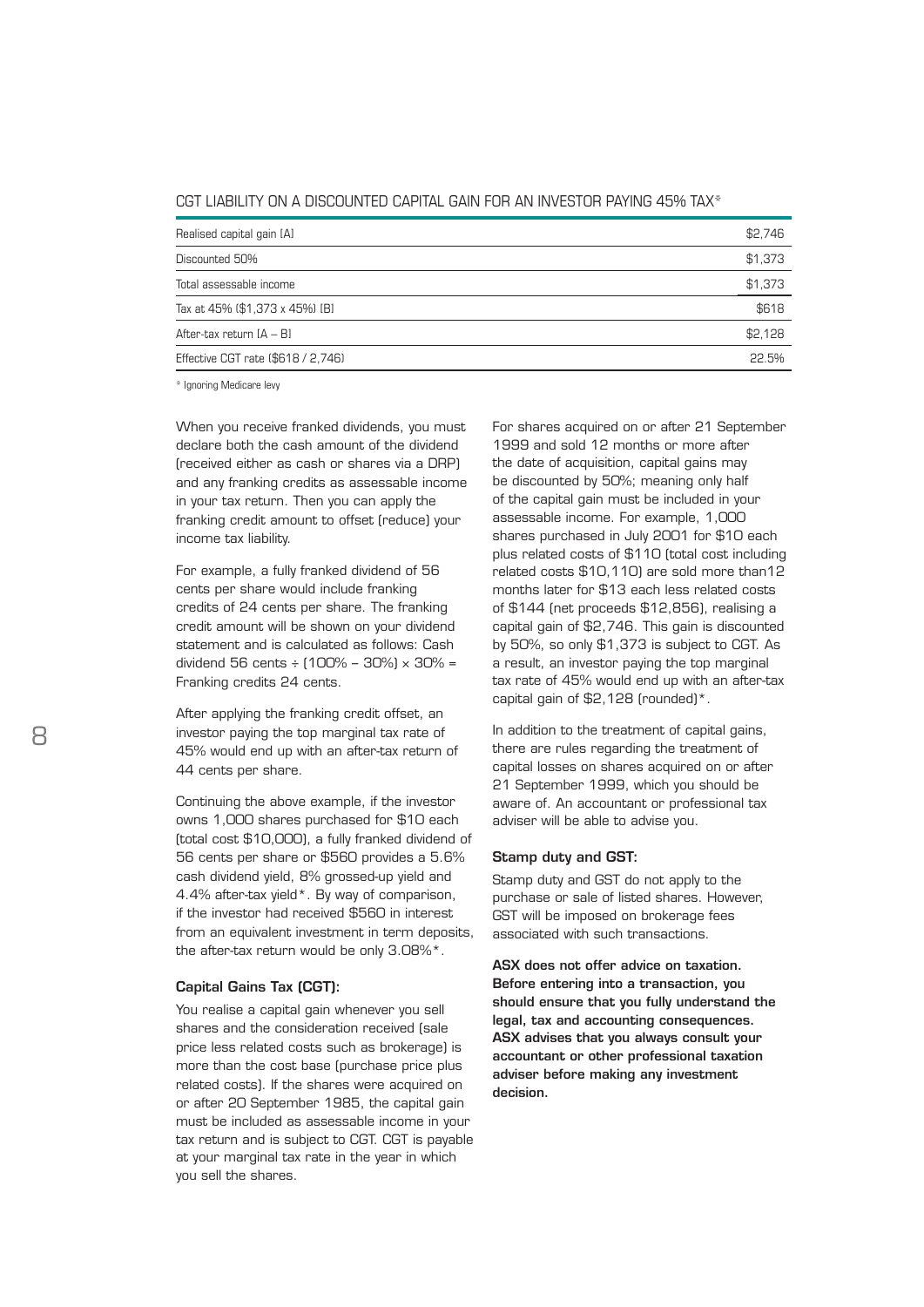## Are you ready to invest?

### When should I start?

Many people who decide they need shares as part of their investment portfolio often hesitate when it comes to actually buying the shares; usually because they're not sure if it is the best time to buy or they feel they still have a lot to learn about the sharemarket.

How you approach the sharemarket may depend on your investment horizon. When taking a long term view, the best time to buy shares is not about timing the market but rather about time in the market. For those investors who have a short term investment timeframe, timing the market does become important as short term volatility may present trading opportunites.

You can learn about the sharemarket by observing it, keeping an eye on how your shares perform under different market conditions. ASX Investor Education offers online education that is designed to give investors the knowledge to perform the fundamental research and analysis to select shares. For more details visit www.asx.com.au/classes.

People often think they should put off buying shares until they get certain other things out of the way – finish their degree, get the kids in a good school or pay off the mortgage. If this sounds like you, remember that no matter how small your share portfolio is at the start, it could be growing while you do all that.

### How to decide what to buy

When it comes to deciding what shares to buy, the most important thing to consider is your investment goals, in particular, the performance goals you set for the share investments portion of your portfolio.

For example, you might be aiming to achieve an average after-tax dividend yield of 4% p.a. and capital growth of 8% p.a. over the next 10 years. In that case, you could buy some shares that provide reliable, tax-effective dividends and the expectation of solid year-onyear growth. Alongside long-term investing,

there are share trading opportunities that offer the chance to grow your investment capital more quickly. Active or daily trading carries with it certain risks that need to be considered carefully. With this in mind, looking at the range of categories that shares fall into can be a useful place to start.

- Income shares Are shares in companies that have historically paid larger dividends, compared to other types of shares. This type of share can be used to generate income without selling the shares. But you need to take into account the cost of the share relative to its typical dividend.
- Blue chip shares Issued by companies with long histories of growth and stability. Blue chip shares usually pay regular dividends and generally maintain a fairly steady price trend.
- Growth shares Issued by entrepreneurial companies experiencing a faster rate of growth than their general industries. These shares may pay little or no dividends if the company needs most or all of its earnings to finance expansion.
- Cyclical shares Issued by companies that are affected by general economic trends. The share prices tend to fall during periods of economic recession and rise during economic booms. For example, mining, heavy machinery, and home building companies.
- Defensive shares The opposite of cyclical shares. Companies producing staples such as food, beverages, pharmaceuticals and insurance are often regarded as defensive shares. They tend to maintain more of their value during economic downturns.

Identifying the above types of shares can be achieved by analysing newspaper share tables (see page 19 for an example) broker reports and wider financial media.

Companies listed on ASX are categorised into 13 different sectors. The table overleaf outlines these industry types and highlights some wellknown companies in each.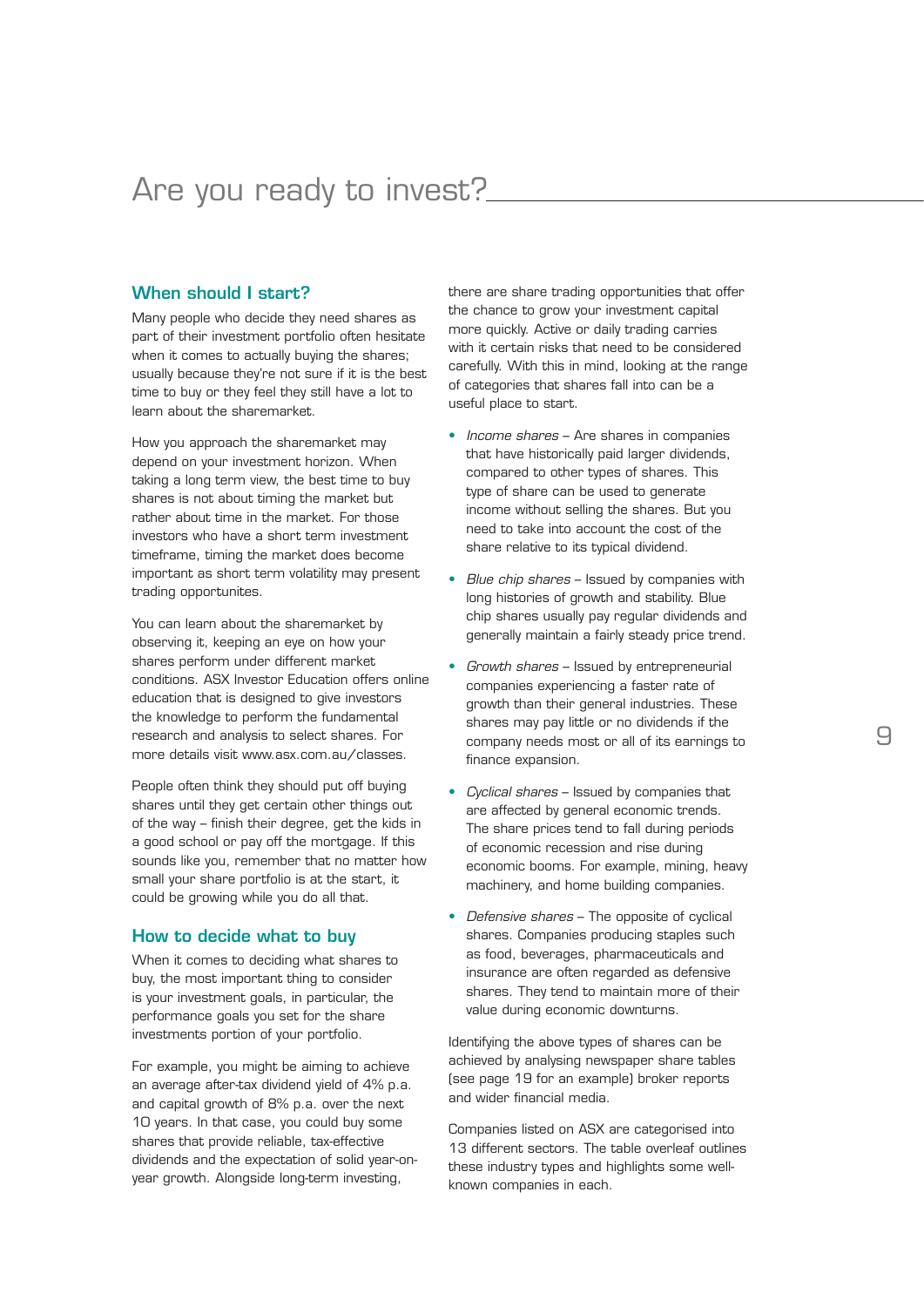| INDUSTRY GROUP                        | SAMPLE COMPANIES                                     |
|---------------------------------------|------------------------------------------------------|
| Energy                                | Oil Search, Santos, Woodside Petroleum               |
| Materials                             | Orica, Amcor, Incitec Pivot                          |
| Metals and Mining                     | BHP Billiton, Rio Tinto, Fortescue Metals Group      |
| Gold (Metals and Mining sub-industry) | Newcrest Mining, Medusa Mining, Perseus Mining       |
| Industrials                           | Leighton Holdings, Transurban, QANTAS                |
| Consumer Discretionary                | JB Hi Fi, Harvey Norman, Crown                       |
| Consumer Staples                      | Wesfarmers, Goodman Fielder, Woolworths              |
| <b>Health Care</b>                    | CSL, Cochlear, Ramsay Health Care                    |
| Financials                            | Commonwealth Bank, ASX, NAB                          |
| A-REITS                               | Mirvac, Stockland, Westfield                         |
| Information Technology                | Computershare, IRESS Market Technology, carsales.com |
| Telecommunications Services           | Telecom of New Zealand, iinet, Telstra               |
| Utilities                             | AGL Energy, SP Ausnet, Spark Infrastructure          |

Definitions of each industry group are available on the ASX website, www.asx.com.au

Following identification of share type and industry category comes actual stock selection. When thinking about buying shares in a particular company, first do your research on that company. Talk to your adviser and/or read sufficient recent company reports and research materials to make sure you understand the company's situation.

### When to sell

 $1<sup>0</sup>$ 

Many investors find deciding when to sell their shares more difficult than deciding what to buy in the first place. In particular, ASX research has found there is a tendency for inexperienced investors to 'buy and hold' without knowing why.

When thinking about a time to sell some factors to consider are outlined below.

• The shares no longer suit your investment goals – This might happen because your goals have changed (as they will over time) or the company you invested in has changed its direction (for example, its dividend policy).

- You need to rebalance your portfolio – Perhaps because one of your shares represents an overly large exposure in your portfolio. Could you rebalance your portfolio by buying some other shares rather than selling the ones you have? First consider your overall investment portfolio allocations.
- Reinvestment opportunities Before jumping into 'a better investment opportunity', think about how it fits with the rest of your portfolio and investment strategy.
- Tax implications For example, can you use capital losses to offset the CGT liability on other capital gains? How would that affect the CGT discount? Consult an expert.
- Share prices can recover after a downturn – What was your original investment time frame? Has anything changed about the company's prospects for the future?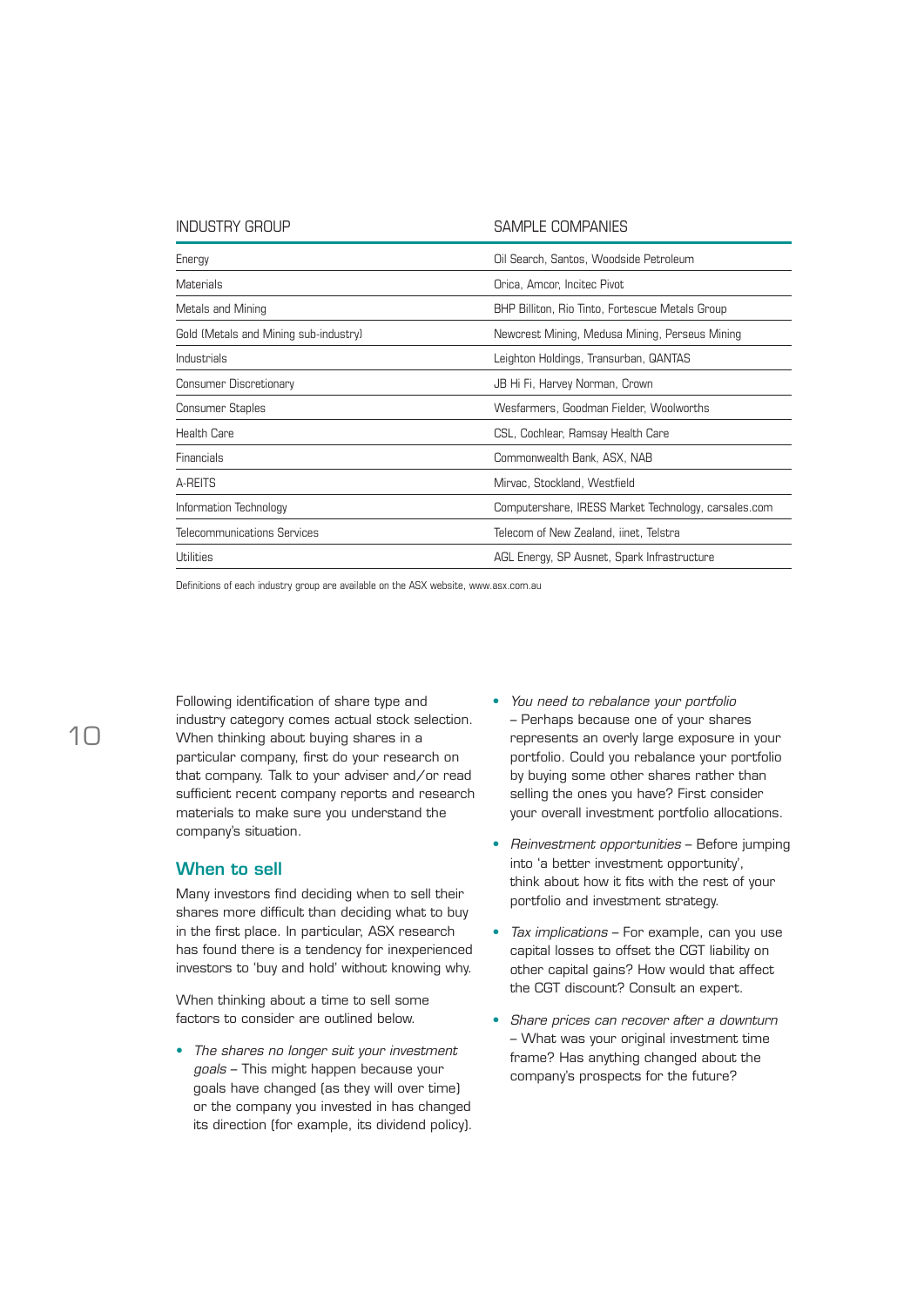## Case study

### ANTHONY (aged 41)

Anthony goes online to check his share portfolio and watchlist every day and is always spouting jargon about earnings revisions, capital utilisation and the like. So his friends were surprised to learn that he uses a full-service broker as well as an internet broker. For Anthony it makes a lot of sense. 'I'm an accountant,' he says, 'so I know how to read company reports and form my own views. But my broker follows the resources sector – what he knows about mining and exploration would take me years to learn. And for trades over a certain amount, the brokerage isn't that expensive.'



## Why you need a stockbroker

ASX provides a secure and regulated trading environment. Licensed ASX Market Participants typically act in the capacity of a broker, executing purchase and sale transactions on behalf of investors in return for a service fee (brokerage). To execute transactions on the ASX market, brokers must comply with the relevant ASX Operating Rules and the Corporations Act overseen by ASIC.

## Do you need advice or want to go it alone?

You can choose whether to make your own decisions regarding what and when to buy and sell, or take advice from a professional, or both.

The advantages of professional advice are often well worth any additional cost while you are getting started or if you do not have the time to do all your own research and follow the market. On the other hand, doing it yourself can also be rewarding.

Regardless of whether you consult an adviser, you are ultimately responsible for your own investments so it is important to be comfortable with whatever road you take. For this reason, many investors rely on a combination of their own ideas based on research they do themselves plus an adviser's recommendations. Because every investor's goals and needs are different, it often pays to stick with one adviser who can get to know you over time.

Your decision regarding whether you want advice and who to get it from may effect the type of broking service you choose. In general, broking services can be categorised as follows, regardless of whether you access the service via a broker, financial planner or accountant:

- Advisory broking service (also called fullservice) – Includes advice on buying and selling shares, investment recommendations and research. Typically also offer advice on other investments and tailored investment planning. Brokerage fees are generally higher for advisory broking services. However, some full-service firms also offer the ability for you to trade via the internet, usually for a lower brokerage fee.
- Non-advisory broking service (also called discount or execution-only) – Offer no personalised investment advice or recommendations. Research may be sourced from outside providers. As a result, brokerage fees tend to be lower. Most non-advisory broking firms focus on providing internet trading facilities, although you can usually also place an order over the telephone.

There are approximately 80 broking firms authorised to trade on ASX, many with branches throughout Australia. Most fullservice firms employ a number of advisers to look after individual investors. If you need help in selecting a broking service, visit the Find a Broker Service on the ASX website at www.asx.com.au This section of the site can help you decide which broker best suits you, provides contact details for brokers and gives you some suggestions on the sorts of questions you should ask your broker. Please note that ASX cannot recommend a particular broker to you however we can provide you with contact details by phoning ASX Customer Service on 131 279.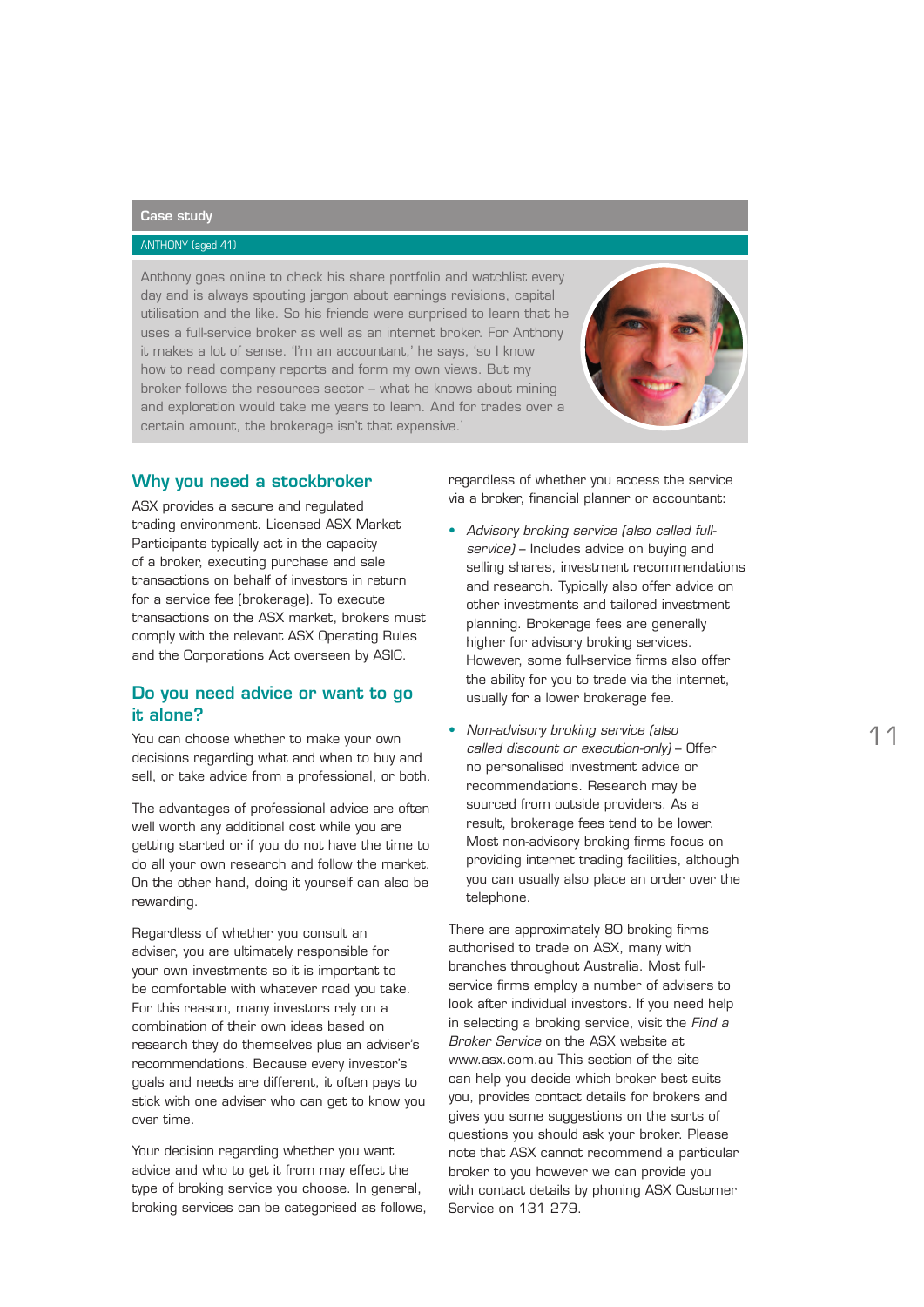## The mechanics of buying and selling shares

## Availability of shares

You can buy existing shares on any ASX trading day (generally any business day) by placing a purchase order with a broker. Alternatively, you can buy new shares that are issued by companies from time to time by applying to participate in a float or initial public offering (IPO). You can look at ASX trading days by visiting www.asx.com.au

### New share floats (IPOs)

When a company seeks to raise equity capital by offering new shares to the public, the process is referred to as a float or initial public offering, commonly called an IPO.

A list of upcoming new share floats is available on the ASX website www.asx.com.au.

The company must first submit details of its business and the proposed share issue to the Australian Securities and Investments Commission (ASIC) in the form of a prospectus or Information Memorandum. Once the prospectus is lodged with and, if required, registered by ASIC it can then be provided to potential investors for their consideration.

Companies typically use broking firms to promote a float and distribute the prospectus to potential investors. For a float that is expected to be popular with investors, the company may seek to reduce its costs by allocating shares to only a limited number of brokers. In that case, clients of those brokers may have priority access to the float.

If you wish to buy shares in the float, you should first review the prospectus then fill out the attached application form specifying the number of shares you wish to buy and send it with your payment to the company or lodge it with a participating broker before the application deadline.

Depending on how popular it is with investors, a new share float may be oversubscribed or undersubscribed. If it is oversubscribed, you may be allocated fewer shares than you applied for or none at all. If it is undersubscribed, often an underwriter of the issue (typically a broking firm) is committed to purchasing any unsold shares. Once the shares are issued and listed on ASX, the underwriters can sell their shares on the market, subject to some restrictions.

The price of shares issued in a float may be specified in the prospectus. Alternatively, it may be determined by a tender process where investors or underwriters are invited to submit bids. In that case, the price may not be set until just prior to the first day of trading on ASX. Once new shares are issued and listed on ASX, they may trade at a market price substantially different from the issue price (either higher or lower). This is due to supply and demand for the shares in the company.

### Existing shares traded on ASX

You can invest in existing shares in over 2,000 companies listed on ASX. The main advantages of investing in existing shares are price transparency and liquidity.

On any typical trading day, prices at which investors are willing to buy and sell shares (bids and offers) are available for the majority of the companies listed. Compare this to the property market where fewer properties tend to be available for sale at any one time and the asking price for those properties is often not declared.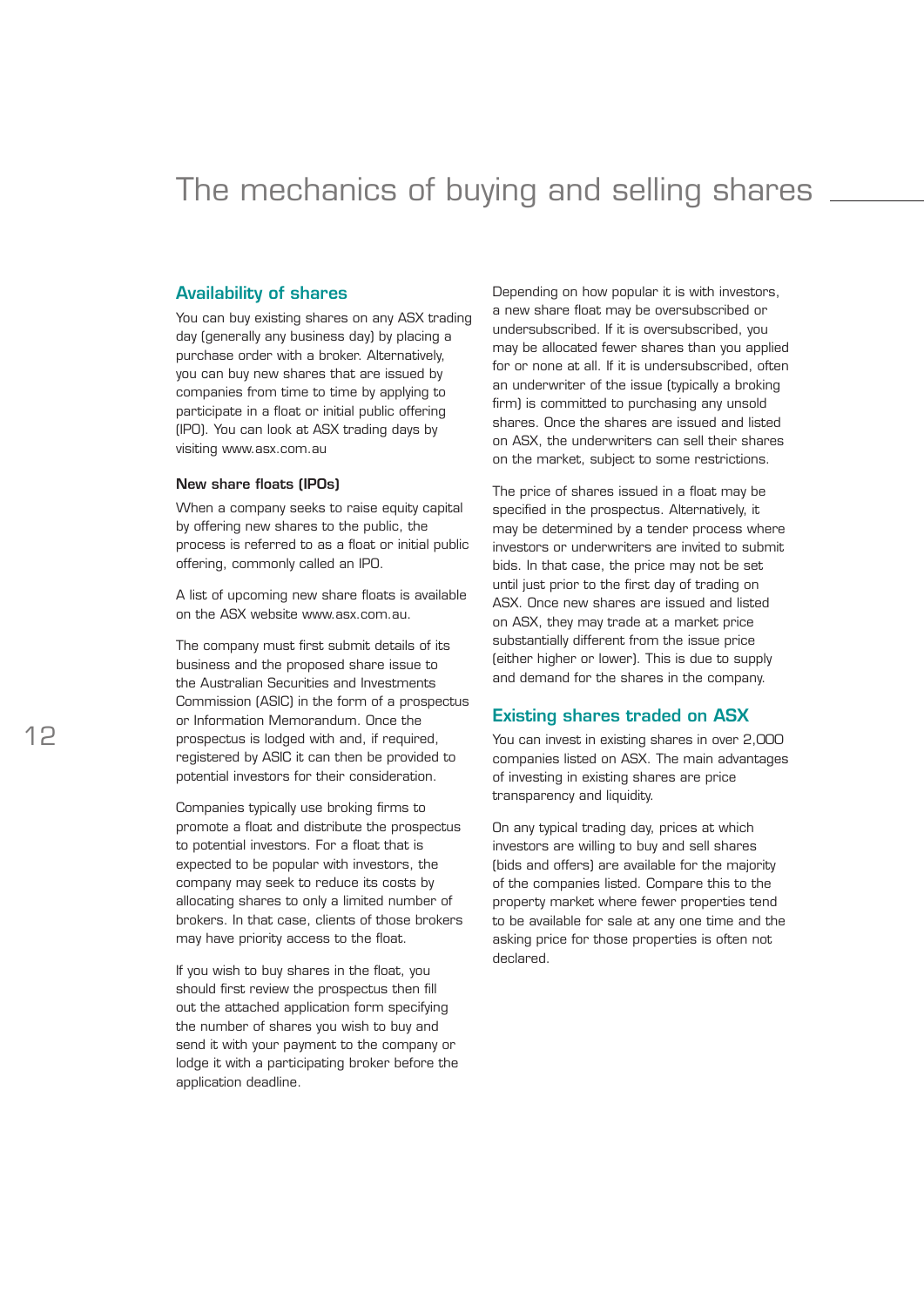The price of shares issued in a float may be specified in the prospectus. Alternatively, it may be determined by a tender process where investors or underwriters are invited to submit bids.

An important note is that different stocks have different liquidity. That is, different numbers of buyers and sellers for the shares. Some companies may have very few buyers and/or sellers on any given day. This is an important consideration as it affects the price you might have to pay and how easily you can sell your investment.

### Buying and selling shares

To buy or sell shares on market, your order must be placed with a broker, typically over the telephone or online via the internet.

Your order will typically go into a market called the Central Limit Order Book (CLOB). In this market, buy and sell orders are matched by price in the order that they entered into the system.

Trades are settled on a T+3 basis. That means transfer of ownership of the shares and related payments between the buyer's broker and the seller's broker are completed on the third ASX business day after the trade takes place.

Settlement in such a short period of time is possible because there are no paper share certificates. All ASX-listed shares are registered electronically on either the Clearing House Electronic Sub-register System (CHESS) operated by a subsidiary of the ASX Group, on behalf of listed companies or on the companies' own sub-registers.

The mechanics of how your share trades are settled will depend on where you decide to have your shares registered.

If you arrange to have your broker act as your CHESS sponsor, your broker will be able to electronically register details of any purchases or sales by reference to your Holder Identification Number (HIN).

Alternatively, you can elect to have any parcel of shares issuer-sponsored on the company's own sub-register. You will have a Securityholder Reference Number (SRN) issued by the Registry for your share parcel.

## Placing an order with your broker

Many brokers require you to provide funds before accepting your first order to buy shares. Some brokers require you to establish a cash management account to facilitate funds transfer.

If you are placing an order to sell shares, you will need to provide the relevant ownership information, either the HIN or SRN, which enables your broker to authorise transfer of the shares to the new owner.

You can buy or sell shares at the prevailing market price by placing an 'at market order' with your broker. Alternatively, you can set the maximum purchase price or minimum sale price by placing a 'limit order'. Either way, your broker is obliged to try to get the best price that can be achieved in the prevailing market conditions. As a result, you may end up selling your shares for more than the limit price or buying shares for less than the limit price.

Our website includes more information to assist you in finding a broker and knowing what to expect when you contact them.

If you place your order with an adviser, the adviser may agree to contact you if a trade takes place. Regardless of how you place your order, your broker will send you a contract note (also known as a confirmation) if your order results in a trade. The contract note will show the details of the trade including any amount you need to pay or will receive. It is important to check the details on the contract note closely.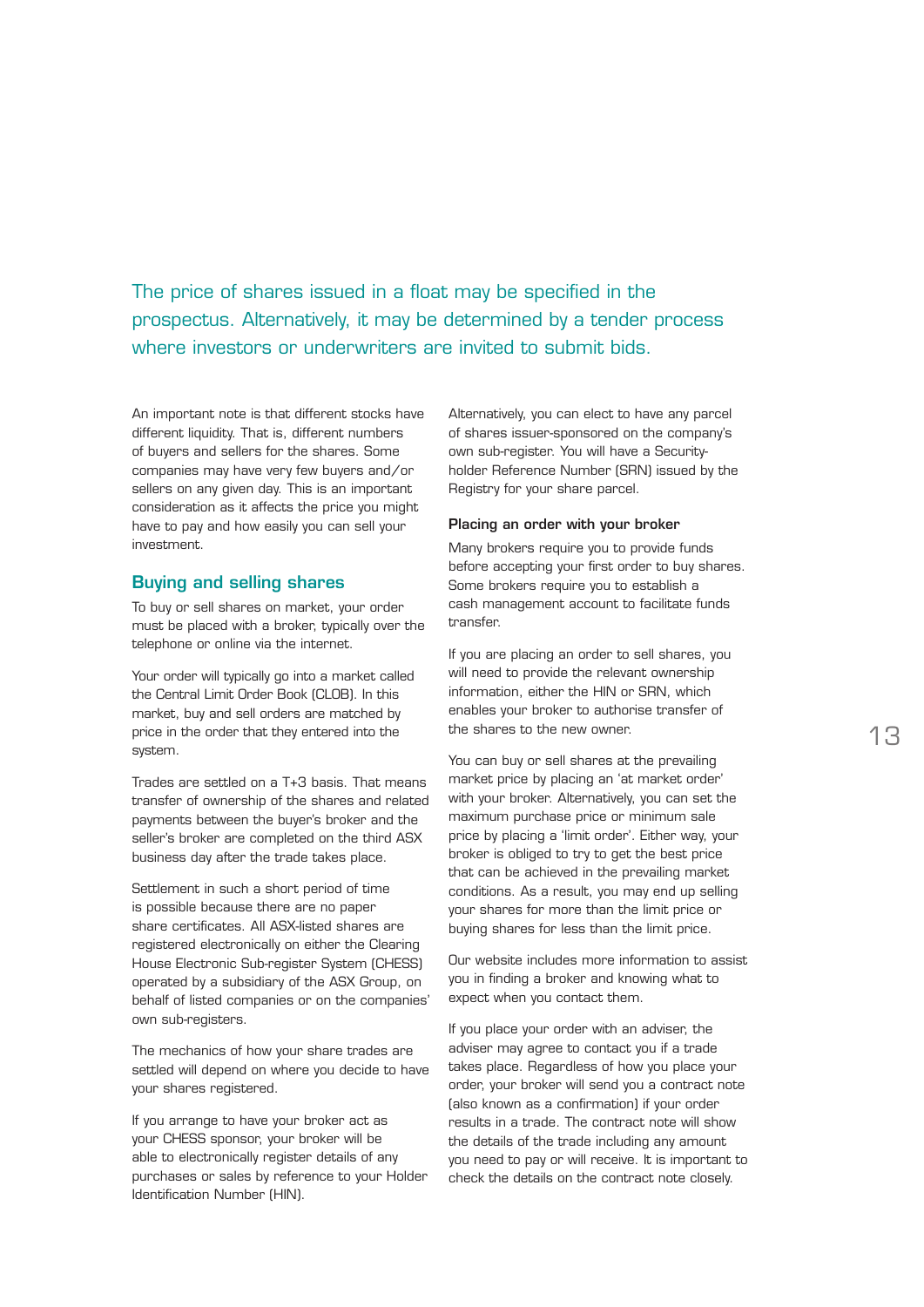### Checklist before you place an order to buy or sell shares

- Does your broker require a minimum order amount?
- If you are buying, how will you pay?
- If you are selling, your broker will require the HIN or SRN. How do you want the sale proceeds to be paid?
- Number of shares: specific number or, if you are buying, a maximum dollar amount.
- Share price: at market order or limit order? Market orders are more likely to result in a trade. For limit orders, write down the price. The price and market depth over the time period that the order is left in the market will affect the likelihood of a trade.
- Duration of the order: is your order just for this trading day or, if no trade takes place, do you want your broker to resubmit it when the market opens the next day?
- How will you receive the contract note: by post or by email?
- Brokerage rate for the order.

### What are the costs?

When you buy and sell shares on ASX, typically your only costs are brokerage for each trade and GST on the brokerage amount. GST and stamp duty do not apply to the purchase or sale value of the shares.

Brokerage rates vary between brokers to reflect the different services they provide. Brokers will provide clients with a Financial Services Guide (FSG) setting out services they offer, standard brokerage rates and other fees. Some firms charge a flat fee for transactions up to a certain limit and most firms charge a minimum fee for all transactions. Minimum fees currently range from approximately \$20 (online broker offering no advice) to \$120 (fullservice broker providing advice and research) per transaction.

Brokerage rates for trades over the internet are typically lower than non-advisory phone orders, which in turn tend to be cheaper than a full-service broker. Some internet brokers also charge monthly or annual membership fees for access to the research, charting and other services they provide.

Low costs mean you can buy and sell relatively small amounts of shares without greatly eroding the returns on your investment. The value of your shares has to grow by only a relatively small amount for you to recoup your entry costs.

Some brokers may negotiate the brokerage rate based on your expected requirements including size and frequency of trading and any other business you have with the firm. The level of advice and guidance you need is an important factor in deciding the type of broker you select.

### Changing brokers

As your investment needs and experience change you may wish to change stockbrokers. Because different broking firms offer different levels of service, it is important that you find the one that you are happy with. Changing broking firms is straightforward. If your shares are issuer-sponsored, you will need to complete a new client agreement form, provide some of your personal and financial details and the relevant Security Reference Number.

If you have a HIN and you wish to change your CHESS sponsor, this is possible however a fee may be applicable. Talk to your broker or ASX Customer Service for details.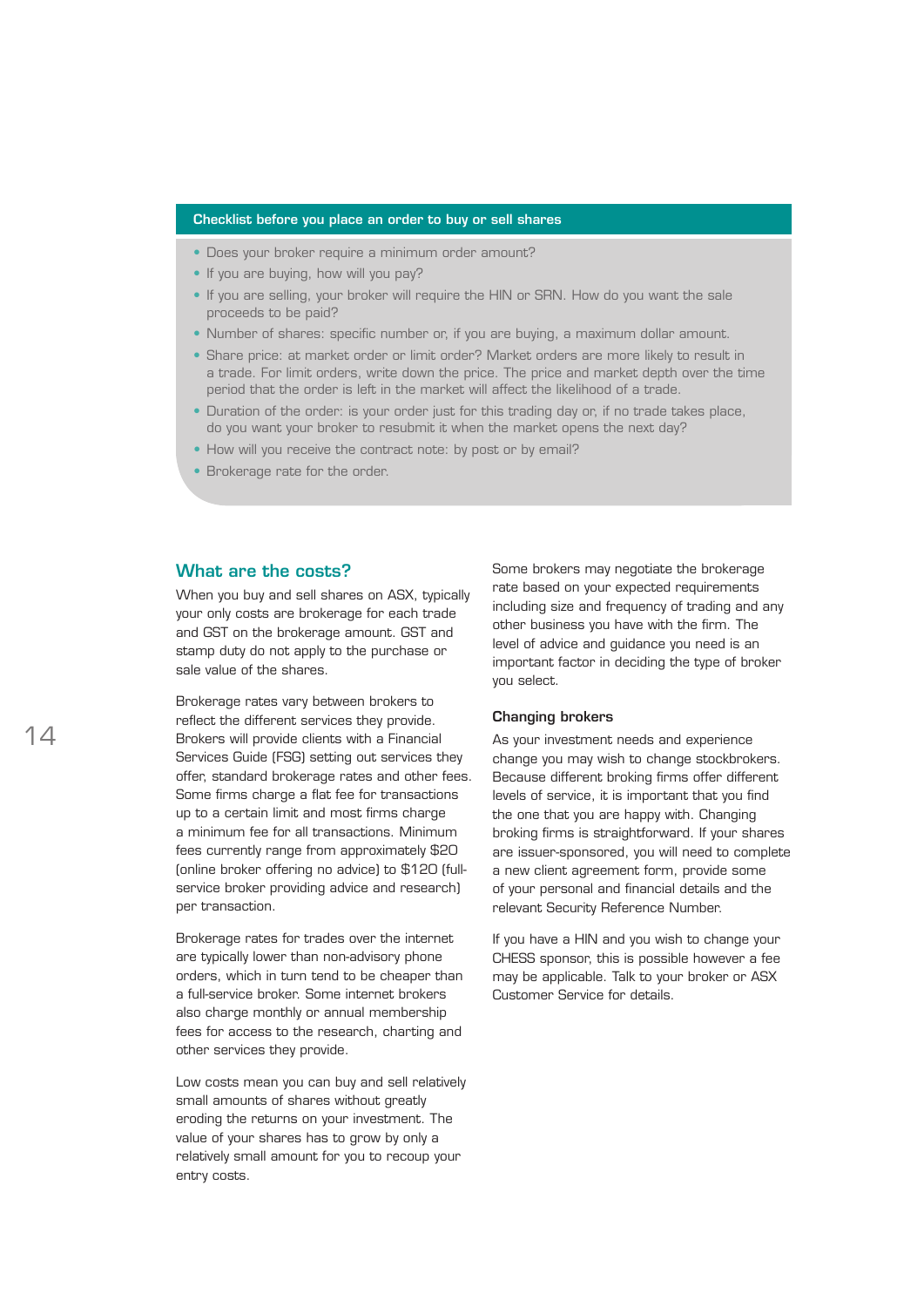## The business of being a shareholder

Many share investors are a bit overwhelmed by all the reports and other notices they receive and the decisions that need to be made regarding taking up shareholder rights and benefits. The business of being a shareholder is much easier if you are organised from the beginning and base your decisions on your investment goals and strategy.

### How can you hold shares?

As mentioned earlier, you have two choices regarding where to have your shares registered.

### On the CHESS sub-register in a HIN (Holder Identification Number)

You can elect to have a broker (or another party such as a margin lender) act as your CHESS sponsor for any shares that you own. The "CHESS Sponsor" will ask you to sign a sponsorship agreement that sets out the terms and conditions under which they can operate your holdings on the CHESS sub-register on your behalf. There is no change to your legal ownership of the shares. In that case, you will have one Holder Identification Number (HIN) for each broker that sponsors any of your shares. You can enter into a sponsorship agreement with more than one CHESS sponsor.

## On the Issuer Sponsored sub-register under a SRN (Security-holder Reference Number)

Alternatively, you can hold shares in an issuer sponsored form on the issuer sponsored subregister. In that case, you will have a different Security-holder Reference Number (SRN) for each parcel of shares. If you do not provide a broker purchasing shares for you with a HIN, your shares will be registered on the issuer sponsored sub-register by default.

The principal register for any particular company is made up of the combined holdings register on both the CHESS sub-register and issuer sponsored sub-register.

Having your shares on the CHESS sub-register provides benefits such as security, efficiency and convenience. For example, you can place an order to sell your shares without needing to find and provide the relevant SRN. Your CHESS sponsor has immediate access to the relevant HIN and can sell your shares without first contacting the company's registry to confirm your ownership. Your broker can also accept your shares as security for amounts outstanding on future purchase orders, or as security for a margin loan facility.

Another advantage of having your shares on the CHESS sub-register is receiving CHESS statements. These are produced at the end of each month only if there has been a movement in the balance of your holding. Many brokers also provide year-end statements of transactions for taxation purposes.

If your shares are registered in CHESS, you can use the sponsoring broker to sell the shares, or request a form authorising transfer of the shares between brokers before you place a sale order with any other broker. For issuersponsored shares, any broker can accept a sale order if you provide the relevant SRN.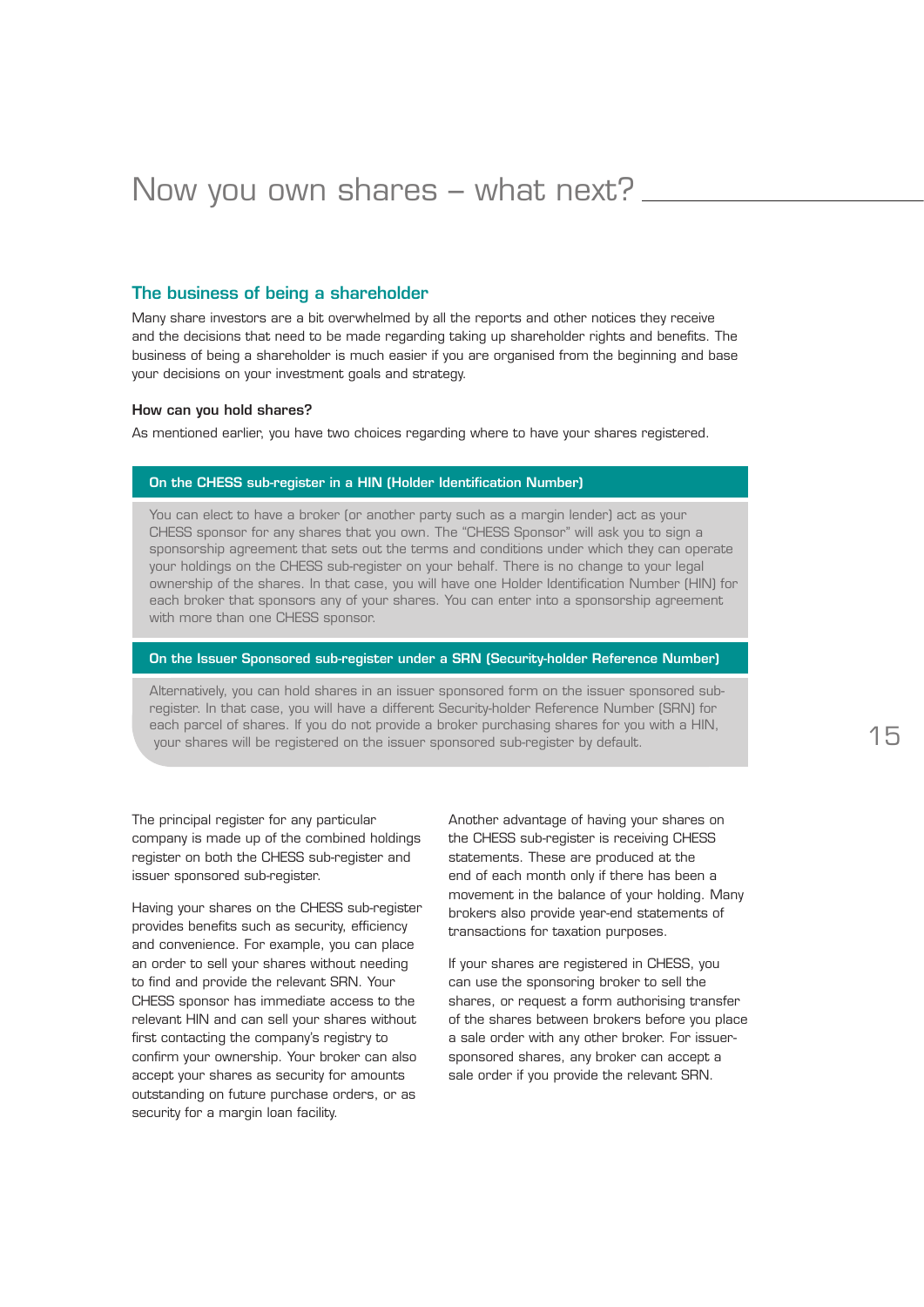### Shareholder rights and benefits

As a shareholder, you often need to make decisions about taking up various rights and benefits offered by the companies you have invested in. In each case, you should keep your investment goals and strategy in mind and decide whether to consult an adviser.

Shareholder rights and benefits can include the following:

- participating in annual general meetings
- receiving reports and information
- dividends and dividend reinvestment plans
- further issues of shares
- share buy-backs.

Annual General Meeting (AGM): Australian listed companies each conduct an Annual General Meeting (AGM) where shareholders can participate in decisions such as electing new directors to the board and other resolutions relating to the company's business. The Chairperson of the board and company Chief Executive Officer (CEO) usually address the meeting. You will be sent a notice of when and where the AGM is to be held and can usually participate without physically attending by returning the voting forms sent to you. Many investors see the AGM as a good opportunity to hear what senior management have to say.

Reports and information: ASX-listed companies issue annual and interim (and sometimes quarterly) financial reports to shareholders. Reading these is a good way to keep in touch with the company's business and future prospects. You can often choose whether to receive a full report or condensed report in either paper or electronic form.

Dividends and dividend reinvestment plans: Most ASX-listed companies that pay dividends pay them twice a year, an interim dividend followed by a final dividend once the company knows how much profit it has made. You can often elect to have dividends direct-deposited into your nominated account and some companies provide the opportunity to reinvest your dividends in additional shares, sometimes at a discounted share price.

Further issues of shares: When companies seek to raise additional equity capital by issuing more shares, they often offer the shares to existing shareholders rather than the general public. For example, a company may conduct a rights issue where existing shareholders have the right to take up additional shares at a specific price by a certain deadline if they elect to do so.

The value of your current shares may be diluted (reduced) by a rights issue because each share you hold will represent a smaller portion of the company after the issue. Companies can also make bonus issues of free shares to shareholders.

Share buy-backs: Established, profitable companies which are not currently seeking to expand their business occasionally, have excess profits after paying dividends. In such cases, they may offer to buy-back shares from shareholders rather than retain the extra capital in the company. The price of the offer is usually related to the current or recent average market share price.

Other corporate actions: Other corporate actions for which companies may seek shareholder permission or make an offer to shareholders include mergers with other companies and de-mergers of their existing business into two or more separate businesses. These are often very complex, can affect the share price and distributions to shareholders of a number of companies, and you should consult an adviser before making a decision.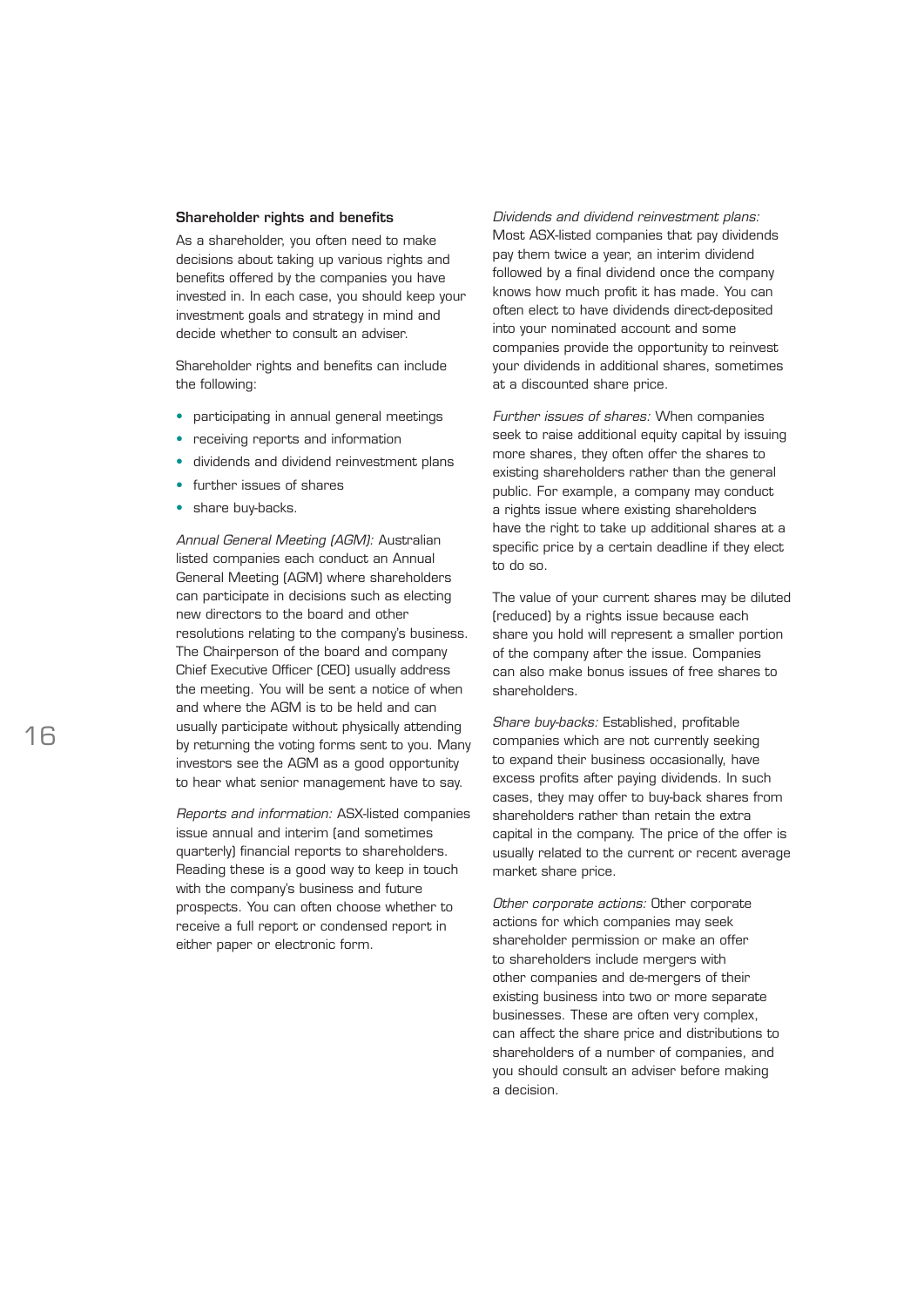## Why do share prices go up and down?

The price of anything that can be bought or sold is unpredictable to some extent, as many factors can simultaneously affect values both positively and negatively over different periods of time. However, the impact of many individual factors is sometimes quite predictable so it can pay to consider them since that is what many other investors will be doing.

You should think in terms of factors that affect each of the following:

- supply of and demand for the shares
- the inherent value of the shares
- other less direct influences on share prices.

### Supply and demand

The sharemarket is a market place like any other. The forces of supply and demand determine the price of shares. The more people want to get hold of a particular share, the higher its price will go. If people no longer want a share and few people are willing to buy it, people may have to offer it at a very low price in order to sell it. Supply and demand for shares is influenced by some of the factors outlined below.

### Inherent value of future earnings

Dividends provide immediate and concrete value to shareholders so a share that pays dividends has inherent value. For this reason, the price of a share will often fall by approximately the dividend amount when the share goes ex-dividend.

Ex-dividend date: shares are quoted 'ex-dividend' four business days before the company's record date, and will remain 'ex' for five business days. Normally to be entitled to a dividend a shareholder must have purchased shares before the ex-dividend date (or buy them cum after the ex).

A share that offers a strong likelihood of capital growth due to reinvesting company profits also has a certain amount of inherent value.

You should assess a company's ability to pay dividends or provide capital growth in the future; in particular, what are its expectations of future earnings? The most important factor affecting the price of a share is the company's future earnings prospects, as its earnings will determine the future inherent value of a share. Any changes in forecast earnings, either by company management or by market analysts, will impact the share price.

Past earnings, as can be found in the company's annual report, are an important indicator of a company's earnings ability, but you should also consider the impact of any changes to its business. For example, how will it be affected by a change in senior management, new efficiency measures, product innovations, industrial action or the acquisition of another business?

### Other factors

A range of economic factors both in Australia and overseas affect share prices. In assessing these factors you should avoid getting caught up in the short-term reaction to announcements of economic data (or shortterm market volatility) but instead think of the direction of price trends and whether prices might be expected to turn around.

Australian share prices are affected by the following Australian economic factors:

- overall economic growth (prefer steady or strong)
- level of unemployment (prefer low but not too low or wages will rise)
- consumer confidence (prefer high as long as borrowing is not out of control)
- spending (by consumers, businesses and governments can boost profits)
- inflation (high retail prices can dampen the economy), and
- the value of the Australian dollar (affects individual companies differently: a rising currency can benefit importers but disadvantage exporters).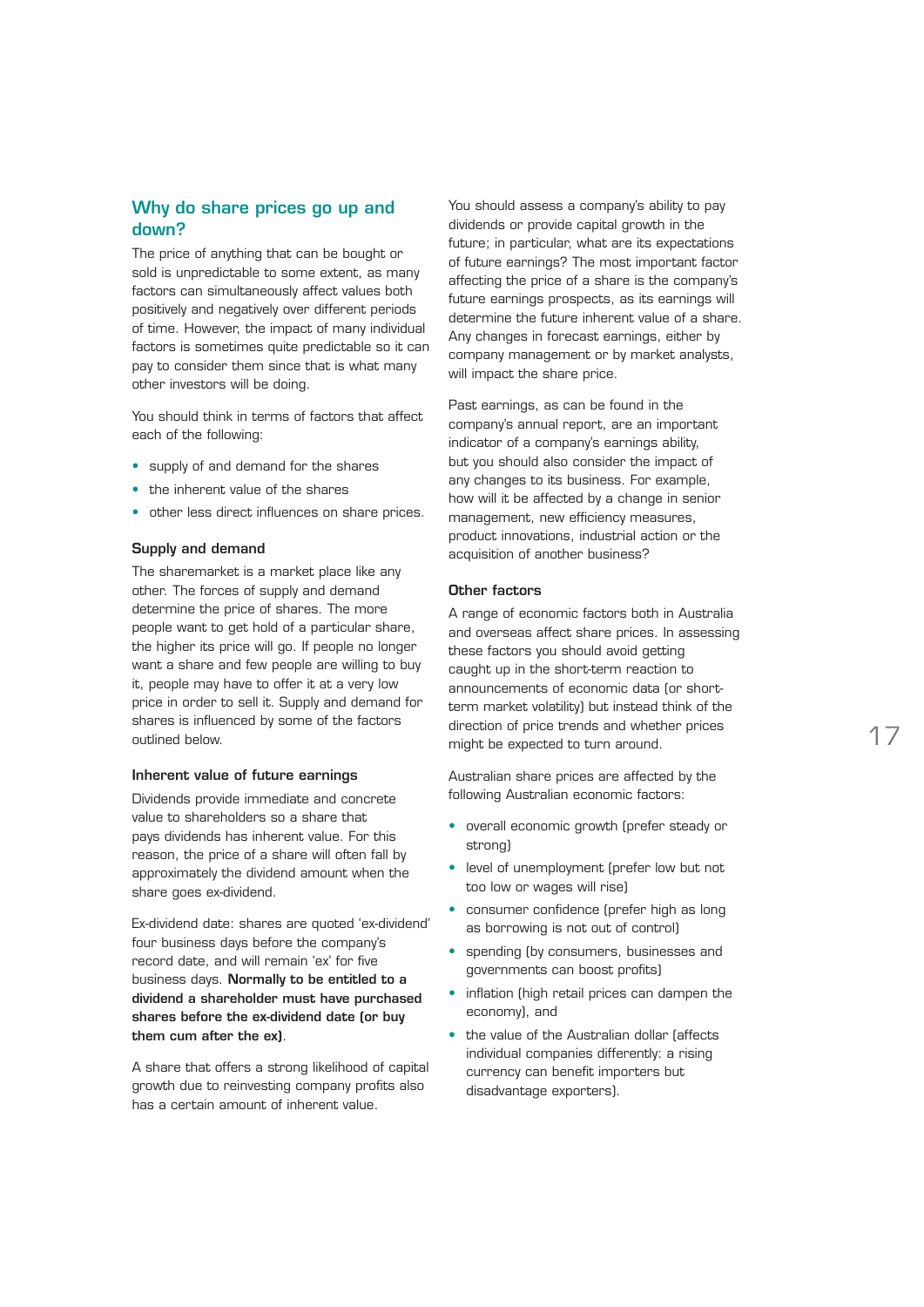Because Australia is part of the global economy, Australian share prices are also affected by economic conditions overseas. Movements on overseas exchanges can have flow on effects to our domestic market. This is partly a result of Australian company reliance on overseas markets for a portion of their profits. The globalised economy allows the funds of overseas (and Australian) investors to flow rapidly into and out of the Australian sharemarket as prevailing conditions change.

## How do I tell if my shares are doing well?

Your shares are doing well if they are achieving your investment goals or, better yet, overachieving. However, overall sharemarket performance varies greatly from one period to the next and a declining market can drag your shares down with it. For that reason, you should consider your shares' performance for any one period within the context of the overall market or a market sector.

Fund managers, who are typically competing against each other, often use sharemarket indices as a benchmark for measuring their own investment performance.

The broader benchmark for the finance community is the S&P/ASX 200 index. This index is calculated by Standard & Poor's. It provides an indication of the share price movement for the 200 leading ASX listed companies. Indices are also calculated for particular industry groups. In addition to share price indices, Standard & Poor's calculates accumulation indices that incorporate both share price performance and dividend reinvestment.

The All Ordinaries Index (All Ords) is another common index also calculated by Standard & Poor's. The All Ords share price index is based on the share prices of the major listed companies, weighted according to the market capitalisation of the companies. It represents approximately 95% of total ASX domestic market capitalisation.

While share prices rise and fall on a daily basis, dividend income is usually much steadier and often grows over time. A good way to check this aspect of your shares' performance is to calculate the dividend yield from your portfolio on an annual or more regular basis.

### Leverage

Margin lending is the term for borrowing money from a broking firm or bank to buy shares and using those shares as collateral for the loan. Investors use margin lending to buy more shares than they would otherwise be able to.

Before undertaking borrowing to purchase shares, investors are advised to talk to an advisory broker or financial planner about their ability to bear risk and the tax deductibility of interest payments on the loan.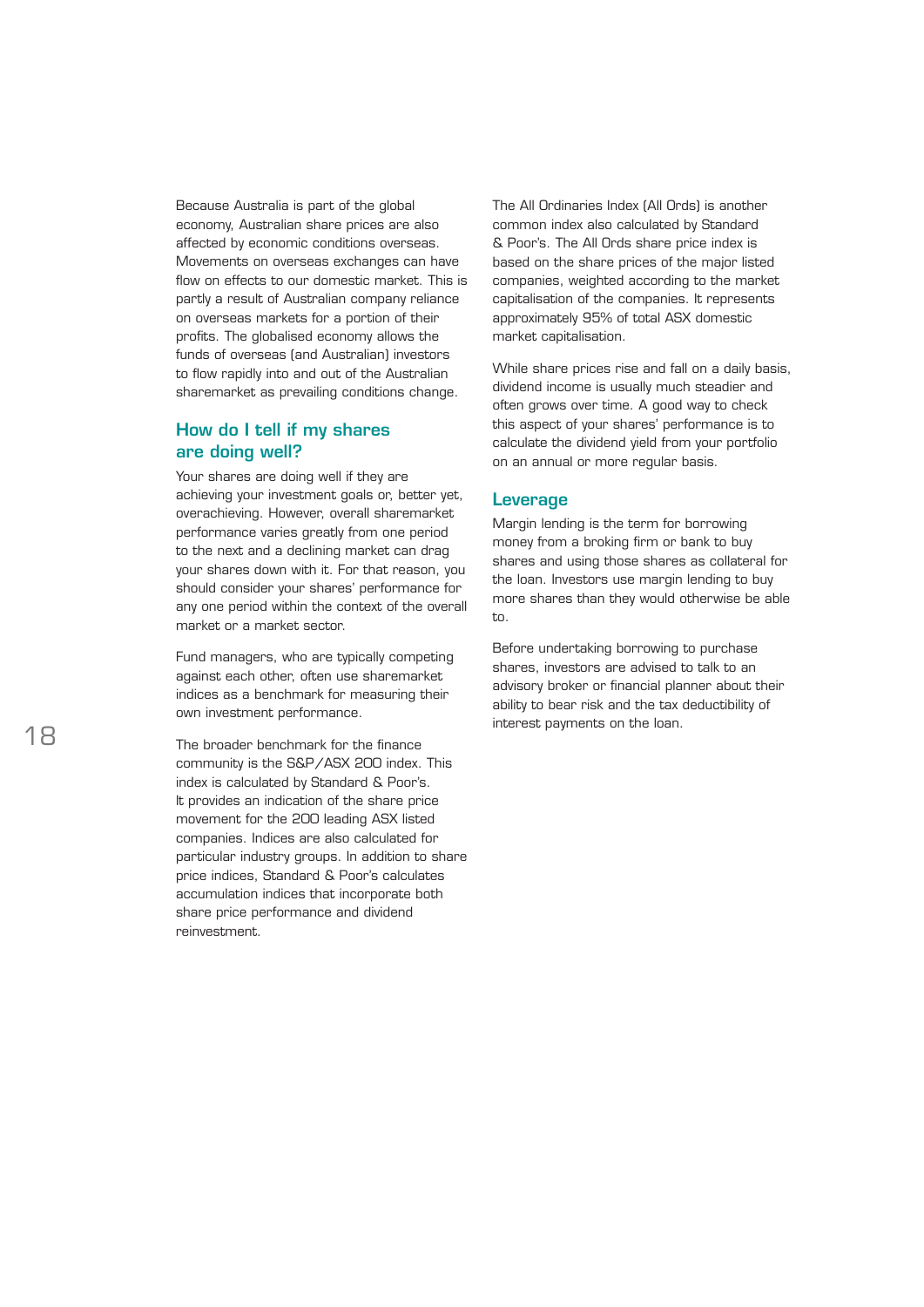## ASX Investor Education

Experience is one of the best teachers and as an investor hopefully you will learn from both your successes and your mistakes. Participating in some additional structured education on an ongoing basis will help you crystalise the lessons and gain confidence in your investment choices. It will also help you make more sense out of the many articles written every day on shares and other information.

You can find the following free sources of Investor Education on the ASX website www.asx.com.au.

Online courses: ASX offers a free education program of online courses from introductory to advanced. Courses are easy to follow with interactive diagrams to make learning easier and activities to test your knowledge. Courses cover, shares, options, warrants, interest rate securities, ETFs, futures and ASX Listed CFDs. ASX Investor Hours: Presentations on various investment topics by industry professionals are hosted regularly by ASX. Attending these is a good way to keep up-to-date with the latest market developments. These sessions are also recorded and distributed as a Podcast you can listen to at your leisure.

ASX Sharemarket Game: Playing the Sharemarket Game not only tests your trading skills; it is a good way to learn more about the sharemarket at the same time.

ASX brochures: ASX provides useful brochures on options, warrants, futures, interest rate securities, and listed managed investments. These can be accessed from the ASX website or call ASX Customer Service on 131 279 to have a copy sent out you.

Too many investors fail to make the investment that provides the best returns: an investment in their own education.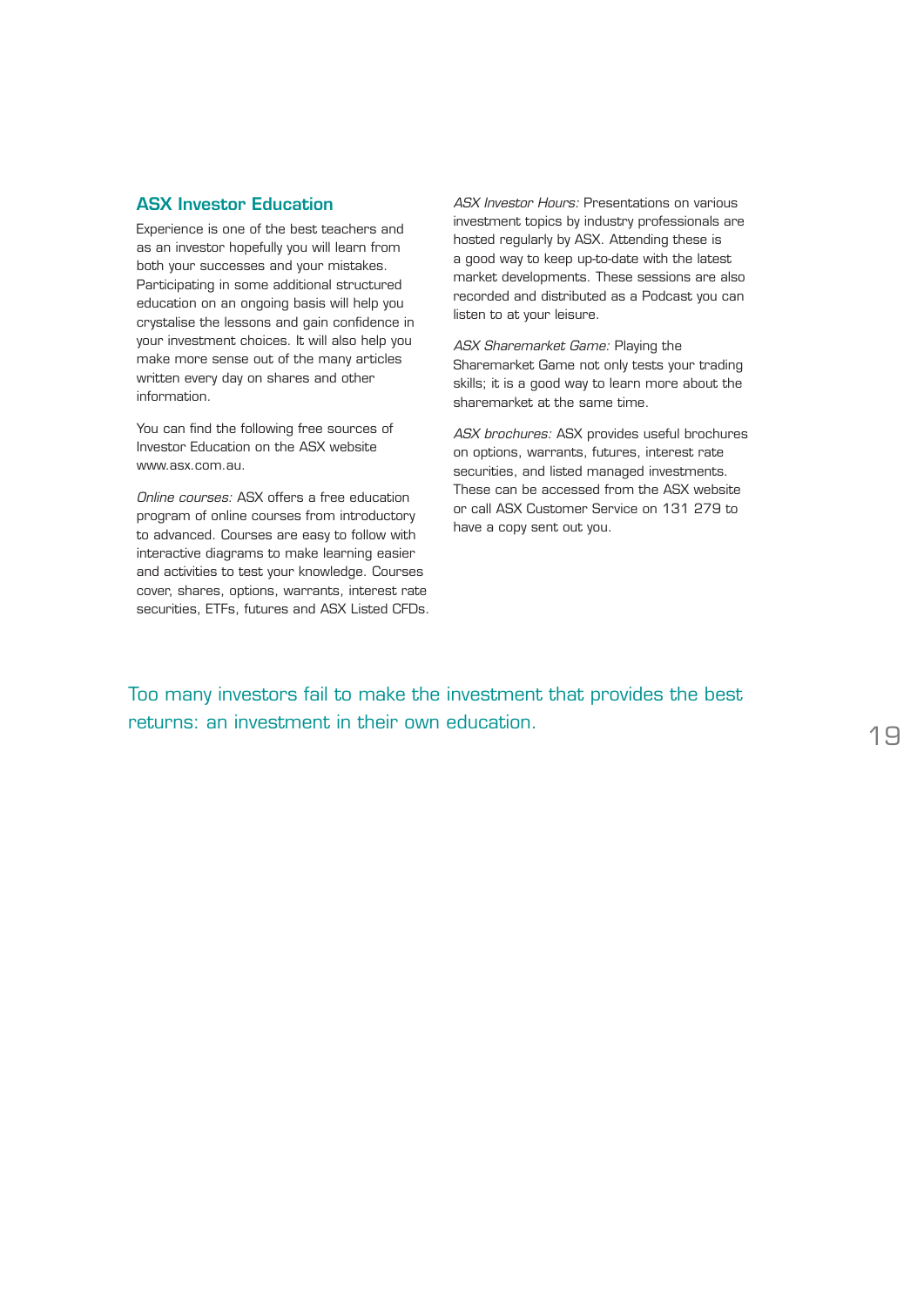## Refining your investor skills

Being good at investing in shares is about being informed, monitoring your shares' performance on a regular basis, keeping an eye on your goals and investment strategy and participating in ongoing education as you need it.

### Reading newspaper tables and where to go for other information

In addition to business news about listed companies, many newspapers publish tables of information on share prices, changes in value and volume of trades from the previous ASX trading day. While the format varies between newspapers, the shares are usually listed in alphabetical company name order. Industrial and Resource sector shares are often listed separately.

A great deal of information is available via the internet. This includes the ASX website www.asx.com.au, broker websites and listed company websites. Some of the most popular information from these sources are company reports, daily company announcements, historical and current share prices, and company news.

The ASX website has a wealth of product information and services including online classes, free sharemarket games, a Find a Broker service, and a portfolio watchlist tool for you to monitor the information of your choice. You can set up a watchlist by registering in the MyASX section of www.asx.com.au

Paper-based sources of information can be very useful for more leisurely analysis including forming a view on the economy and overall direction of the sharemarket. Investor magazines, economic and market reports and newsletters produced by brokers and fund managers are good choices. The Reserve Bank of Australia regularly publishes its own economic analysis and outlook.

## SAMPLE NEWSPAPER PER SHARE PRICE TABLE

| <b>Company name</b>                             | Last sale |        | <b>Quote</b><br>$4 + ar - 4$ |               | 52 Week               |       | <b>Dividend</b>     |                    | <b>PE</b>          |
|-------------------------------------------------|-----------|--------|------------------------------|---------------|-----------------------|-------|---------------------|--------------------|--------------------|
|                                                 | price     |        | <b>Buyer</b>                 | <b>Seller</b> | High                  | Low   | Rate                | Yield %            | Ratio              |
| <b>AGL Energy Ltd</b>                           | 14.82     | $+21$  | 14.82                        | 14.85         | 16.92                 | 12.50 | 60.00f              | 4.05               | 12.1               |
| AMP Ltd                                         | 4.19      | $+14$  | 4.18                         | 4.19          | 4.22                  | 4.11  | 30.00p              | 7.16               | 13.3               |
| ANZ Banking Group                               | 21.71     | $+50$  | 21.71                        | 21.72         | 25.96                 | 17.63 | 138.00f             | 6.36               | 10.5               |
| ASX Ltd                                         | 30.64     | $+48$  | 30.63                        | 30.64         | 43.89                 | 25.83 | 183.20f             | 5.98               | 15.2               |
| <b>BHP Billiton</b>                             | 36.85     | $+115$ | 36.84                        | 36.85         | 49.81                 | 33.68 | 97.94f              | 2.66               | 9.2                |
| Coca-Cola matilA                                | 12.20     | $+19$  | 12.19                        | 12.20         | 12.74                 | 10.04 | 50.00f              | 4.10               | 21.1               |
| CSL Ltd                                         | 30.10     | $+10$  | 30.09                        | 30.11         | 38.07                 | 26.12 | 80.00p              | 5.20               | 17.3               |
| * Please refer to the Glossary on page 26       |           |        |                              |               |                       |       |                     |                    |                    |
| Source: Australian Financial review 24 Oct 2011 |           |        |                              |               |                       |       |                     |                    |                    |
|                                                 |           |        |                              |               |                       |       |                     |                    |                    |
|                                                 |           |        |                              |               |                       |       |                     |                    |                    |
|                                                 |           |        |                              |               |                       |       |                     |                    |                    |
|                                                 |           |        |                              |               |                       |       |                     |                    |                    |
|                                                 |           |        | See                          | See           | Price                 |       | See                 | See                | See price          |
|                                                 |           |        | bid*                         | offer*        | range for<br>52 weeks |       | dividend<br>$rate*$ | dividend<br>vield* | earnings<br>ratio* |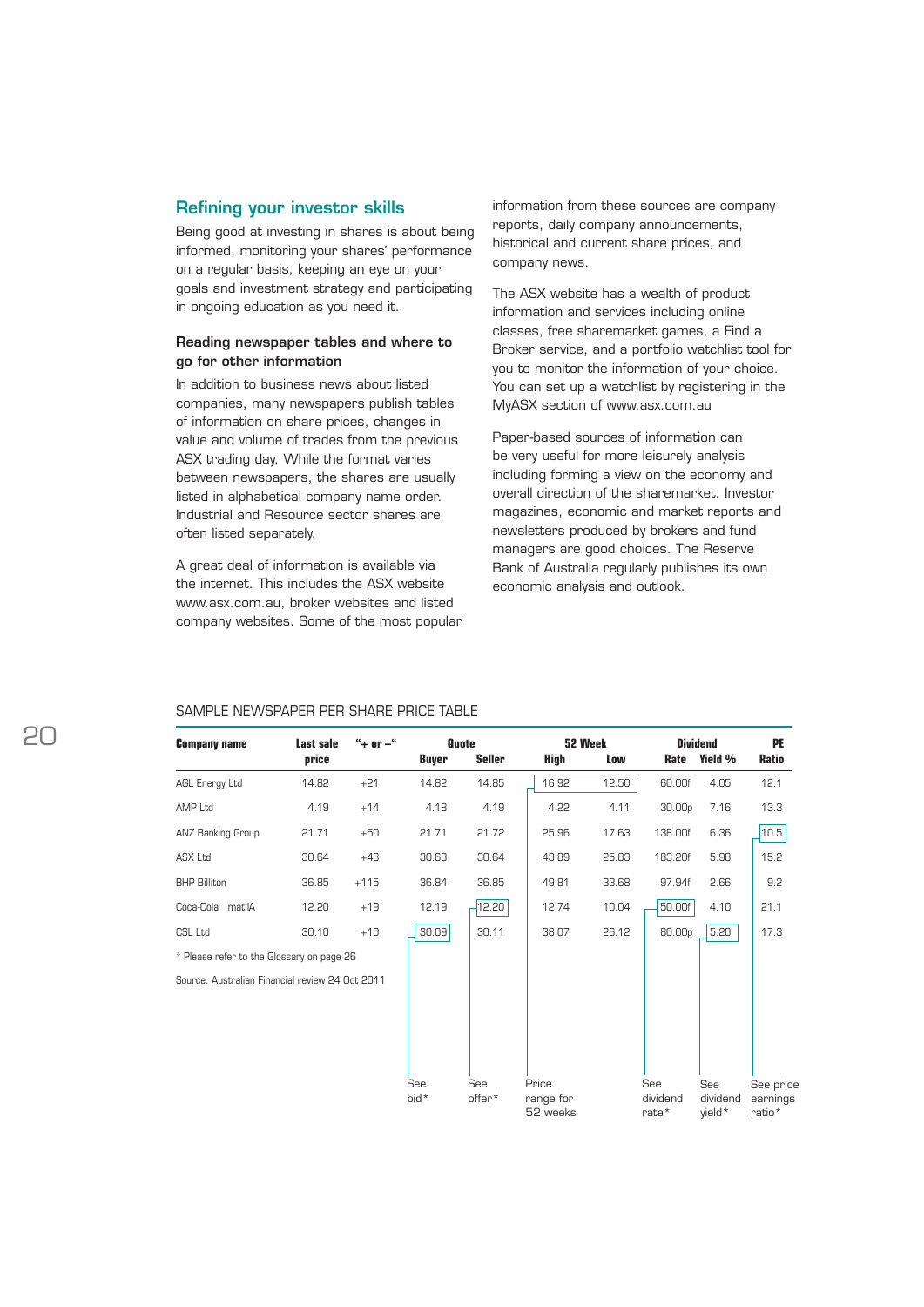## Australian Securities Exchange (ASX)

## ASX - who we are

ASX Limited is the listed holding company for a number of licensed operating subsidiaries, together forming the ASX Group (ASX or Group), which offer a range of market services linked by a common purpose: to provide core financial markets services and infrastructure to meet the needs of a wide range of financial markets stakeholders, and for a globally competitive and vibrant Australian economy.

ASX is a multi-asset class, vertically integrated exchange group, ranked one of the world's top-10 largest by market capitalisation. Its activities span:

- primary and secondary market services, including the raising, allocation and hedging of capital flows, trading and investing, and price and volume discovery (via Australian Securities Exchange);
- central counterparty risk transfer (via subsidiaries of ASX Clearing Corporation); and
- transaction settlement for both the equities and fixed income markets (via subsidiaries of ASX Settlement Corporation).

ASX functions as a market operator, clearing house, payments system facilitator and central securities depository. ASX also oversees compliance with its operating rules, promotes standards of corporate governance among Australia's listed companies and helps to educate retail investors.

The domestic and international customer base of ASX is diverse. It includes issuers (such as corporations and trusts) of a variety of listed securities and financial products, investment and trading banks, fund managers, hedge funds, commodity trading advisers, brokers and proprietary traders, market data vendors and retail investors, as well as other listing and trading venues.

## Market confidence

Underpinning ASX's activities as a market operator is the quality of the monitoring and enforcement of compliance with its operating rules performed by its wholly-owned subsidiary, ASX Compliance. By providing its systems, processes and services reliably and fairly, ASX seeks to promote confidence in the markets that depend on its infrastructure. This is integral to ASX's long-term commercial success.

Confidence in the operations of the companies within the ASX Group is reinforced by the whole-of-market regulation undertaken by the Australian Securities and Investments Commission (ASIC) across all listing and trading venues, as well as the oversight by the Reserve Bank of Australia of the Group's clearing and settlement facilities for financial system stability. ASIC also supervises ASX's own compliance as a public company with ASX Listing Rules.

More information on ASX can be found at: www.asxgroup.com.au

### Investor protection

The National Guarantee Fund (NGF) provides protection for investors who deal via a broker in securities quoted on ASX or, in limited circumstances, in derivatives traded on ASX's derivative markets.

Further information about the NGF can be obtained from Securities Exchanges Guarantee Corporation Limited at www.segc.com.au or by calling (02) 9227 0424.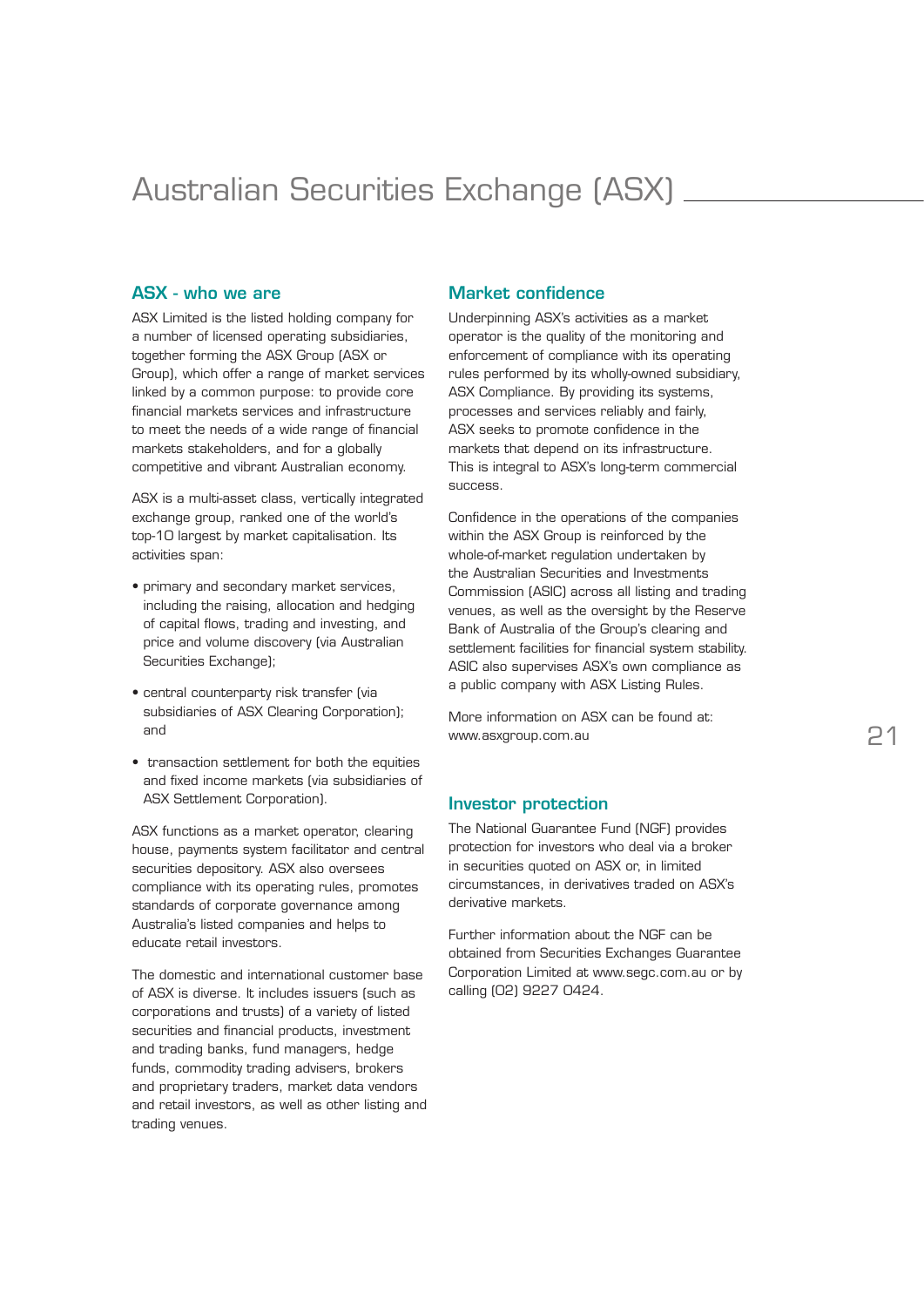## Online courses\_

## Free education program

ASX offers an education program of free online courses from introductor to advanced. Courses are available o products from shares to options and interest rate securities. Courses are easy to follow and easy to complete. No registration is required just go to <www.asx.com.au/classes>

| 5. How to buy and sell shares<br>Quiz: Cluck your understanding<br>4. The trading of shares is like an auction with buyers and | communications of the Character Characters (Assembly<br>You can have more than one broker                                                                                                                                                                                                                                                             |
|--------------------------------------------------------------------------------------------------------------------------------|-------------------------------------------------------------------------------------------------------------------------------------------------------------------------------------------------------------------------------------------------------------------------------------------------------------------------------------------------------|
| sellers offering their preferred prices.<br><b>FALSE</b><br><b>C</b> TRUE                                                      |                                                                                                                                                                                                                                                                                                                                                       |
| TRUE + FALSE                                                                                                                   | 5. You are only permitted to use the services of one stockbroker.                                                                                                                                                                                                                                                                                     |
| sharemarket. These orders are known as<br>Day only<br>Market orders<br>Fill or kill orders<br>Conditional orders               | <b><i><u>Hanot</u></i></b><br><b>Enedback</b><br>Correct. Investors can use the services of<br>Broker<br>Investor<br>more than one stockbroker. Different<br>stockbrokers offer different levels of service<br>and have different fee structures. You can<br>match the stockbroker you choose to use with<br>the services that you require.<br>Broker |
|                                                                                                                                |                                                                                                                                                                                                                                                                                                                                                       |
|                                                                                                                                |                                                                                                                                                                                                                                                                                                                                                       |

## A broad range of learning resources

Learn about the benefits and risks of a range of different ASX listed investments.

You can start the courses at any time. You can progress through all topics or select a particular area of interest. Also included are interactive exercises and activities to check your knowledge.

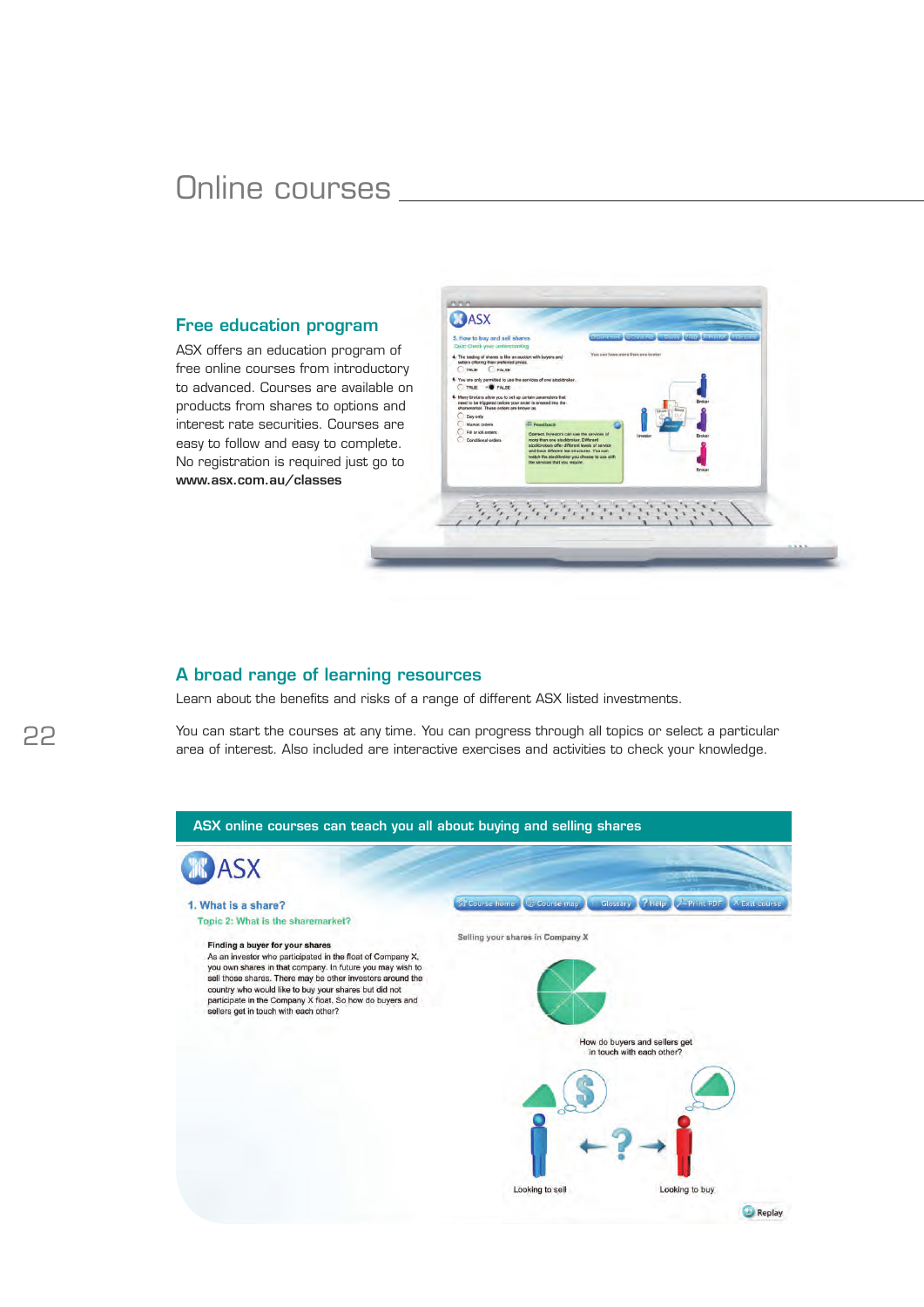## ASX Sharemarket Game

## A free and exciting way to learn about the world of share investing

This is your chance to experience first-hand, the excitement of the Australian sharemarket. Create your own 'virtual' share portfolio. Placing orders online and using live prices means you experience actual market conditions. With a total prize pool of over \$15,000, the Game is a fun and exciting way to learn about the world of share investing.



## About the Game

With a hypothetical \$50,000 to invest over a three month period, buy and sell shares in Australia's biggest companies. Compete against your friends and other players from around the country. The ASX Sharemarket Game provides an opportunity to familiarise yourself with:

- market conditions
- the language of the market
- your own trading personality and how you react to market fluctuations.

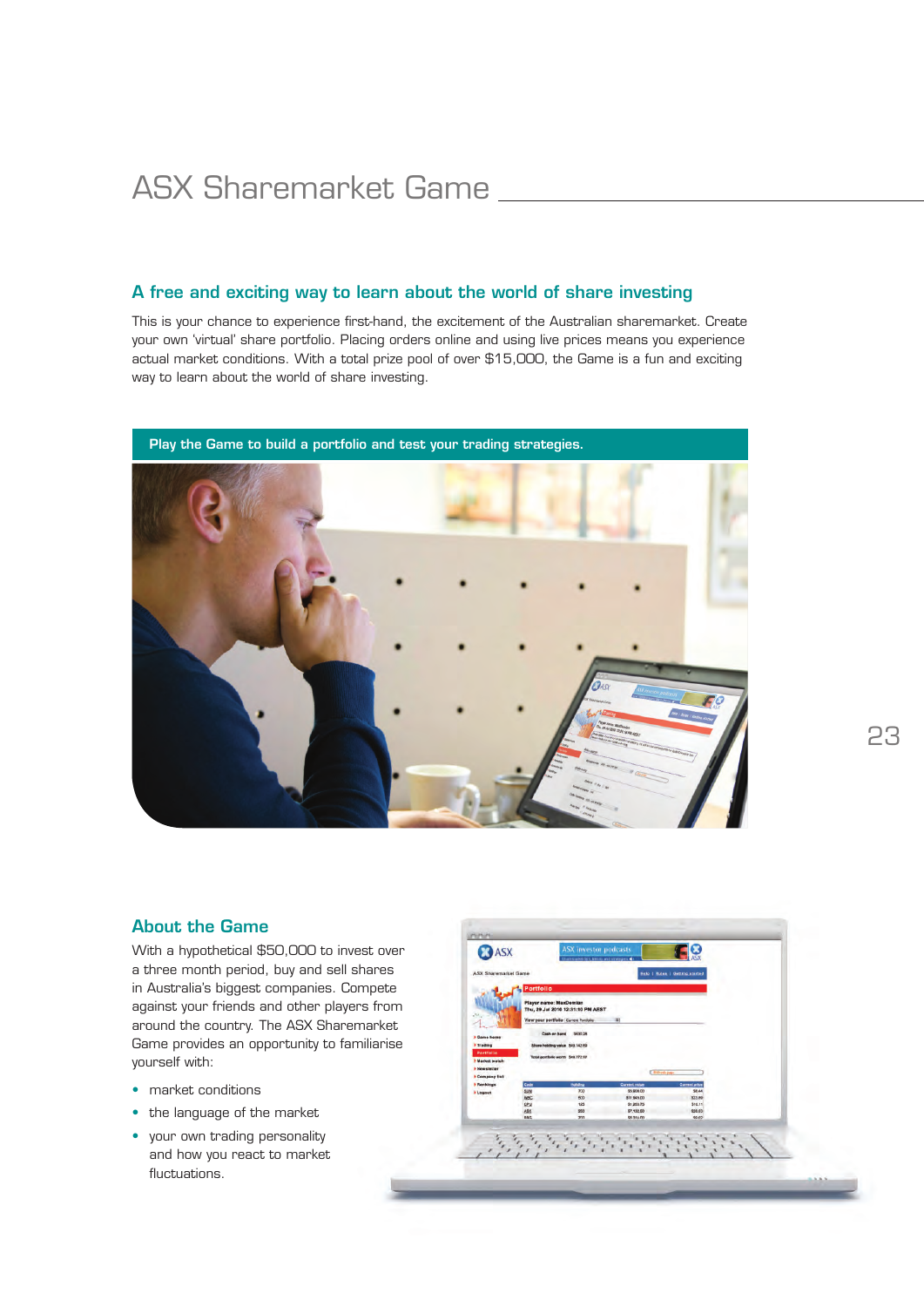## Company research



24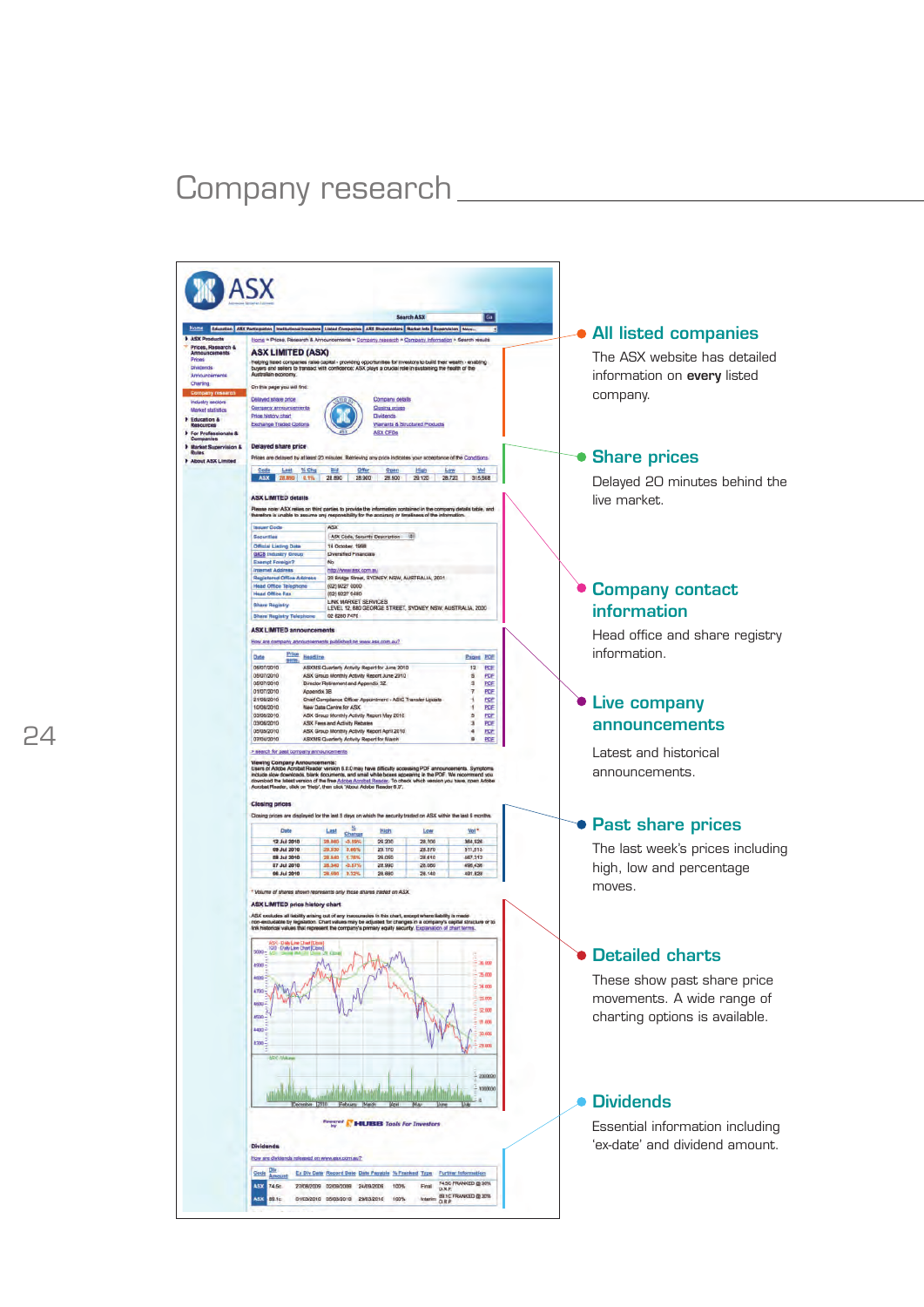## Charting<sub>\_\_\_\_\_\_\_</sub>

## **Charting**

Chart the share price and trading volume of various listed companies. Compare their performance to an index or another company. Chart the short or long term performance.



## In depth

You can chart a share or an index as well as compare their performance.

## Charting options

A range of chart types can be drawn. All with the option of being based on a time period between 1 month to 10 years.

## **A** helping hand

Handy education resource links are available if you feel out of your depth.

## **Crystal clear**

To ensure you understand the key concepts, they are explained at the bottom of the web page.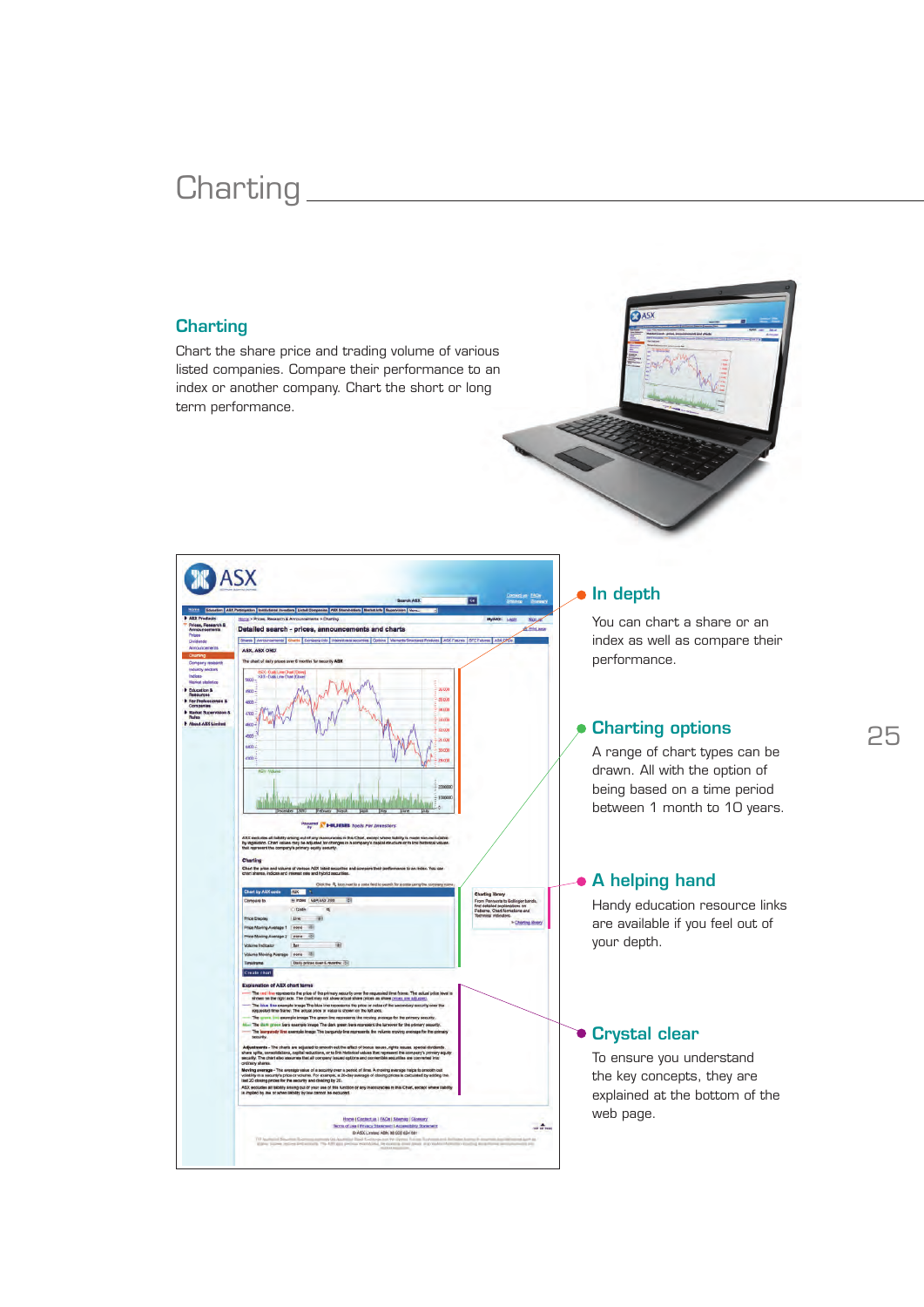## Glossary\_\_\_\_\_

### accumulation index

An index that takes into account both the price movements and income payments of the companies in the index.

### All Ordinaries (All Ords)

Measures the level of share prices at any given time for a sample of major companies listed on ASX to determine the overall performance of the sharemarket. Stock exchanges in other countries have similar indices, eg: Dow Jones Industrial Average (New York), FTSE (London) and Nikkei Dow (Tokyo).

### annual report

In the context of the Australian sharemarket, the annual report is a financial report or statement issued by a publicly listed company to its shareholders. The annual report contains profit and loss statements, balance sheet and a statement of cash flow, as well as notice of the Annual General Meeting (AGM) and business resolutions to be discussed.

#### ASIC

Acronym for Australian Securities and Investments Commission, the government body responsible for regulating and enforcing company and financial services laws.

### ASX Trade

The trading platform for cash market equities, exchange traded options, interest rate securities and warrants. ASX Trade is a screen based trading system - brokers have terminals in their office from which they can view the market and execute trades.

### at limit

An order that places a limit on either the highest price that may be paid for shares or the lowest price that may be accepted for sale.

### bear market

When share prices are falling quite sharply and experts expect further falls.

## bid

The price at which someone is prepared to buy shares.

### blue chip

Shares, usually highly valued, in a major company known for its ability to make profits in good times and bad, and with reduced risk of default.

## bond

A debt security, usually issued by a government, semi-government body or a company to raise money. Holders of the bond have lent money for which they receive a fixed rate of interest over a set period of time. The bond is repaid with interest on the predetermined maturity date. Bonds can be traded on the sharemarket.

#### bonus shares/bonus issue

Additional shares issued by the company to existing shareholders for free, usually in a pre-determined ratio to the number of shares already held.

### brokerage

Fee paid to stockbroking firm for buying or selling of shares.

### bull market

When share prices generally are rising.

### business cycle

Also known as the economic cycle. The rise and fall of the economy, from a peak, or boom, to a trough and back to a peak. The length and duration of each phase is not predictable.

### capital

Funding for investment in capital assets or to operate a business. Also refers to the value of an investment in a business, or in assets such as property or shares.

#### Capital Gains Tax (CGT)

Tax on the profit from the sale of capital assets such as shares.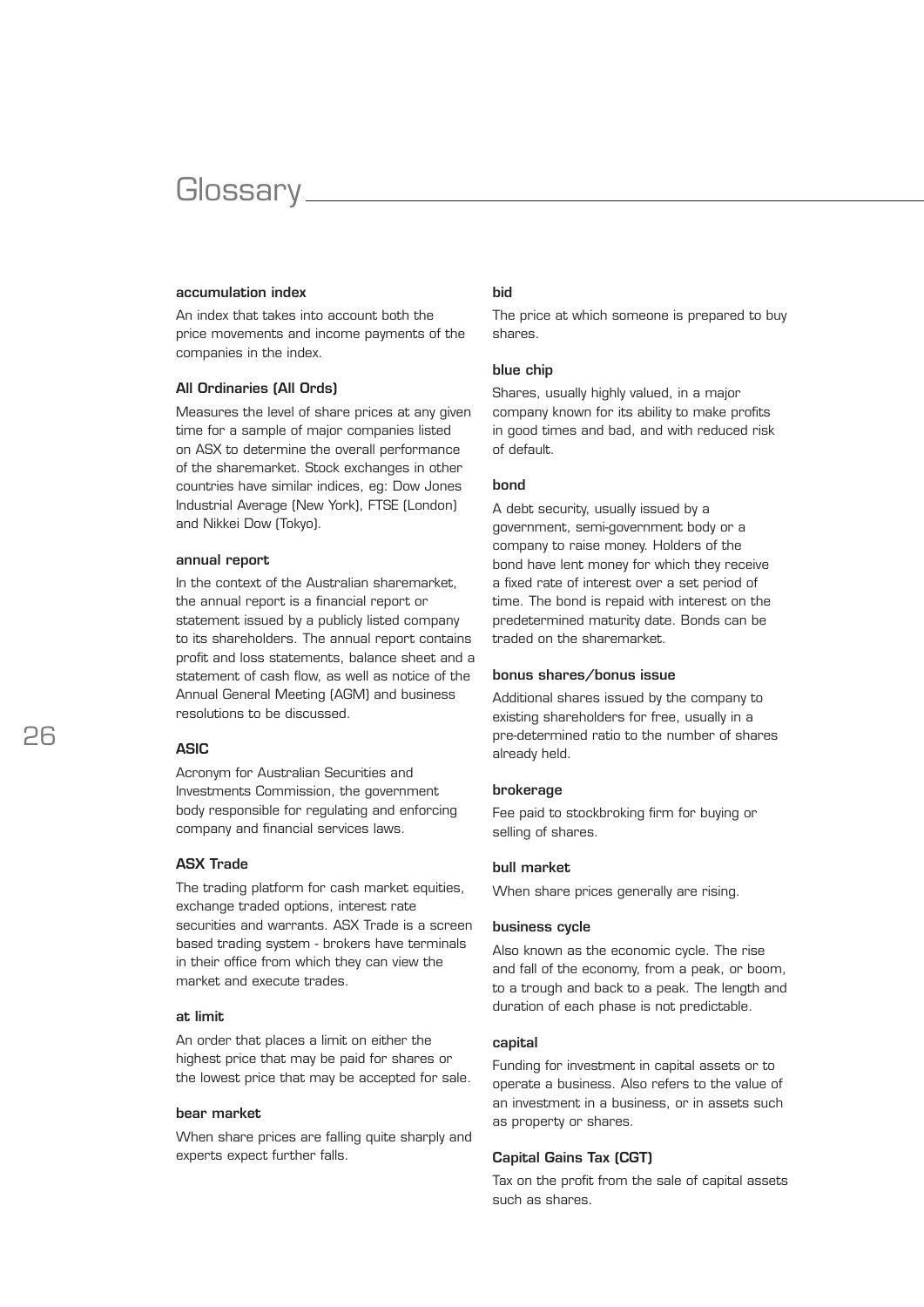### **CHESS**

The Clearing House Electronic Sub-register System, which provides the central register for electronic transfer of share ownership, that is operated by a subsidiary of the ASX Group.

### company report

Under the Corporations Act 2001 (Cth), a listed company must provide a range of reports. These include half yearly reports, preliminary final reports as well as annual reports.

### contract note (also known as confirmation)

A written document confirming a transaction between two brokers or a broker and a client which details the costs, type and quantity of shares traded.

### deferred settlement

A settlement in which the obligation to settle on a trade date plus 3 business days (T+3) basis is deferred until the time following the despatch date that ASX fixes.

### diversification

Spreading investments over a variety of investment categories in order to reduce risk. You may also invest in different countries to spread your risk.

### dividend

Distribution of part of a company's net profit to shareholders. Usually expressed as a number of cents per share.

### dividend imputation

The tax credits passed on to a shareholder who receives a franked dividend. Under provisions of the Income Tax Assessment Act, imputation credits entitle investors to a rebate for tax already paid by an Australian company.

### dividend rate

The dividend shown as cents per share. This figure may be followed by 'f' which means fully franked or 'p' which means it has been partly franked.

### dividend yield

The dividend shown as a percentage of the last sale price for the shares.

### equities

In sharemarket terms, equities are a synonym for shares and represent part-ownership of a company, as distinct from debt securities such as bonds and debentures. From a business perspective, equities represent the total interests of parties in the assets of that business entity.

### face value

The amount at which securities are issued.

### float

The initial raising of capital by public subscription to securities, such as shares offered on the sharemarket.

### franked dividend

A dividend paid by a company out of profits on which the company has already paid tax. The investor is entitled to an imputation credit, or reduction in the amount of income tax that must be paid, up to the amount of tax already paid by the company.

### Futures

A futures contract is a legally binding contract, between a buyer and a seller to buy or sell an underlying asset at an agreed time in the future at a price agreed today. The agreement is referred to as a futures contract.

### **GST**

The goods and services tax under the A New Tax System (Goods and Services Tax) Act 1999 (Cth) and related legislation passed by the Federal Government.

### **HIN**

A Holder Identification Number is allocated by your stockbroking firm when you buy shares if you nominate the firm as your sponsor in CHESS.

### hybrid

A term or classification encompassing securities that have both debt and equity characteristics.

### inflation

The rate at which prices tend to rise.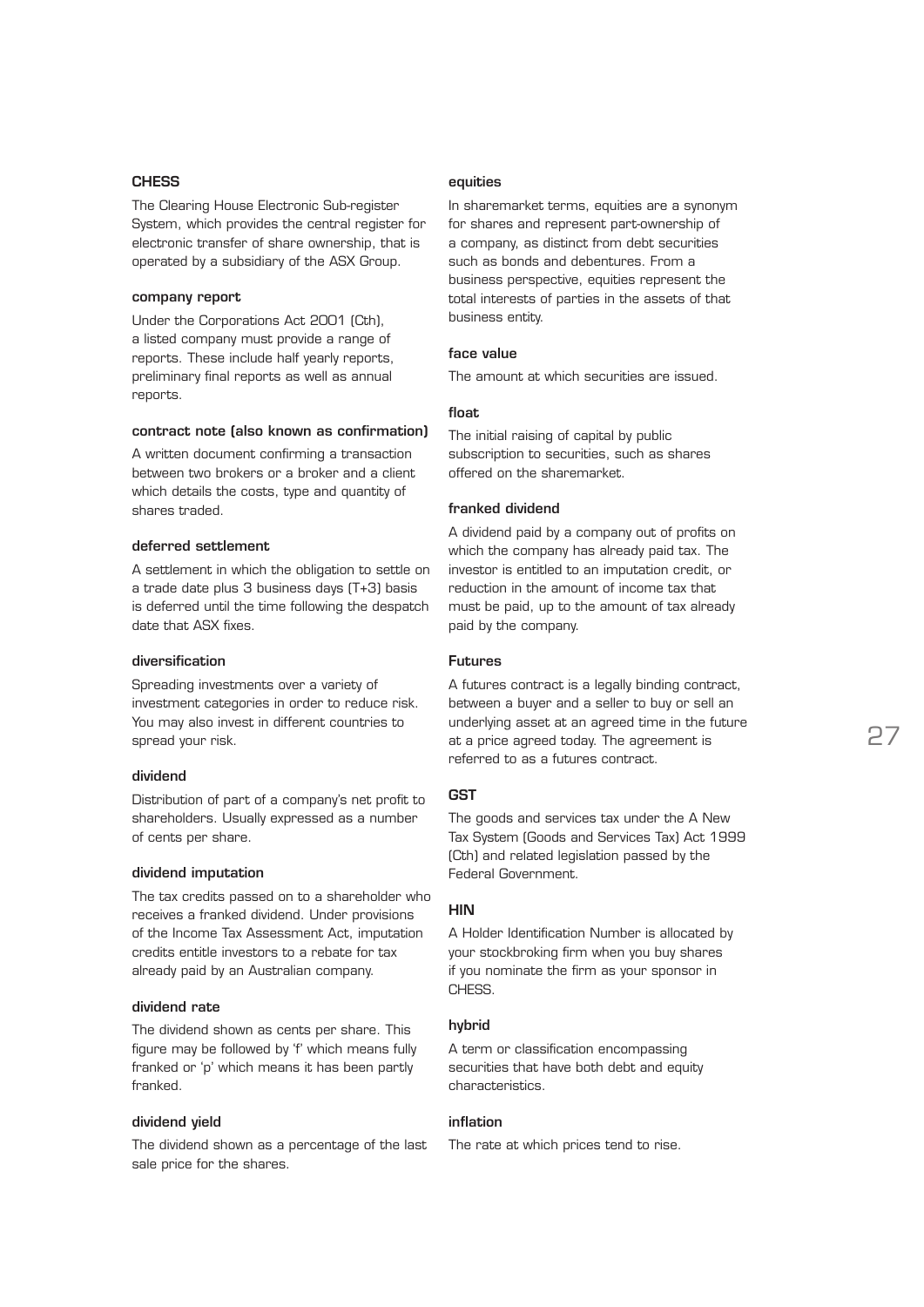### liquidity

Being able to convert assets into cash easily, quickly and with little or no loss of capital. A liquid market is a market with enough participants to make buying and selling easy.

### listed company

A company which has agreed to abide by the ASX Listing Rules so that its shares can be bought and sold on ASX. ASX's Listing Rules govern the admission of entities to the official list, quotation of securities, suspension of securities from quotation and removal of entities from the official list. They also govern disclosure and some aspects of a listed entity's conduct. Compliance with the Listing Rules is a requirement for admission to the official list. It is also a requirement under the contract that an entity enters into on being admitted

### market capitalisation

The total number of shares on issue multiplied by their market price. This can be applied to work out the market value of one company or of the value of all companies listed on an exchange.

### market price

The prevailing price of shares traded on market. May be the last price at which the shares traded, or the most recent price offered or bid for the shares.

### new

Recently issued shares are quoted as 'new' when they do not rank equally with existing shares in terms of dividends.

### offer

The price at which someone is prepared to sell shares.

### off-market transfer

The transfer of shares between parties without going through the market place. Off-market transfers are executed through the use of an 'Australian Standard Transfer Form'.

### Partly paid shares/contributing shares

Shares that have been partly paid for. At a future date the shareholder will be required to pay the balance outstanding, unless the company is a no liability company in which case shares can be forfeited instead.

### price-earnings ratio

Shows the number of times the price covers the earnings per share.

### price range for day/week

The highest and lowest price at which a share traded over the course of a day or week.

### prospectus

The document issued by a company or fund setting out the terms of its public equity issue or debt raising. This provides the background and financial and management status of the company or fund, subject to the requirements of the ASX Listing Rules and the Corporations Act 2001 (Cth)

### reweighting/rebalancing

This means changing the weight or percentage of the total portfolio which each investment represents.

### rights issue

A privilege granted to shareholders to buy new shares in the same company, usually below the prevailing market price.

### S&P/ASX 200

The investable benchmark for the Australian equity market. The S&P/ASX 200 is comprised of the S&P/ASX 100 plus an additional 100 stocks.

### securities

A general term applied to all shares, debentures, notes, bills, government and semigovernment bonds etc.

### **SRN**

A Security-holder Reference Number is allocated to you for identification purposes when you buy shares in a company and nominate to hold your shares on the issuer sponsored sub-register.

### underwriter

An underwriter guarantees to the company that the funds sought in an IPO will be raised and any shortfall will be taken up by the underwriter.